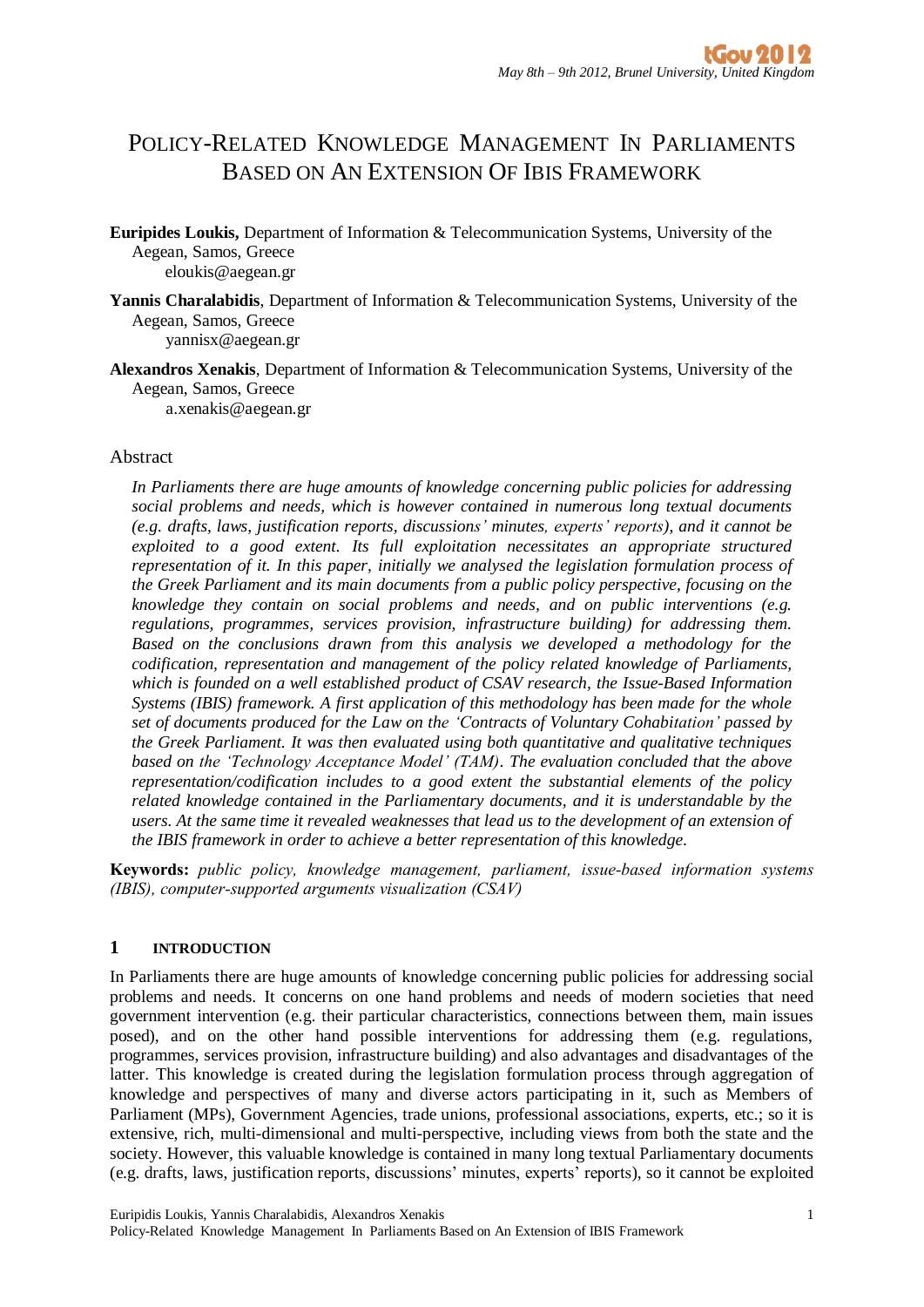to a good extent. The current textual form of this knowledge is not appropriate for performing the four 'classical' knowledge creation and exploitation processes proposed by Nonaka (1994): knowledge externalization (= conversion of tacit knowledge into explicit), combination (= combination of different sources of explicit knowledge), internalization (= conversion of explicit knowledge into tacit) and socialization  $($  = transfer of tacit knowledge from one person to another).

Previous research has focused on the legal knowledge that laws contain, dealing mainly with the construction of legal ontologies for the representation of laws from a legal perspective (Hoekstra et al, 2007; Boer et al., 2008; Sartor et al, 2011), which aim at the development of effective legal knowledge management systems to be used by legal experts (as explained in more detail in 2.1). However, the public policy related knowledge that the laws, and also the other Parliamentary documents (e.g. justification reports, minutes discussions', reports experts) as well, contain has been neglected. This knowledge is highly useful to Government Agencies of various layers: to Ministries, as it can assist them in designing their future policies, and to lower layers of administration (e.g. Regional, Prefectural and Local Administrations), as it can assist them in enforcing the legislation effectively and proposing future improvements of it. Furthermore, it is useful to other Parliaments (e.g. of federal, state or local level, in the same country or even in a different country), in order to formulate their own policies for various social problems and needs. Also, this knowledge is useful to public policy researchers and consultants, as it can enable a deeper analysis and evaluation of previous public policies, and design of better ones for the future. Finally, it is useful for citizens interested in a better understanding of and participation in political debates, and can contribute to a more informed and meaningful public participation (both 'off-line' and 'on-line') in government policy and decision making, building on and exploiting past experience. Therefore, there are many more interested in the substance of public policies than in their legalistic details.

In general, government agencies have started realizing more and more the value of their knowledge assets, and the need of systematically managing and exploiting them, as a means of formulating better policies addressing social problems and needs, delivering better services to citizens and enterprise and finally achieving higher efficiency and effectiveness (Wiig, 2002; Sourouni et al, 2008). For this purpose it is necessary to use more intensively methodologies from the knowledge management domain (e.g. Nonaka, 1994; Nonaka and Takeuchi, 1995; Cohendet and Steinmueller, 2000; Tiwana, 2002; Nonaka and Peltokorpi, 2006; Dwivedi et al., 2011) with appropriate ICT support. The codification of knowledge has been for long time recognised as a major approach to knowledge management, which is widely used in many knowledge intensive industries (Hansen et al., 1999; Scheepers et al., 2004); in this approach critical knowledge of a firm is codified and stored in databases, where it can be searched, accessed and used by all interested employees.

In this paper is described a methodology for public policy related knowledge management in Parliaments. It is based on the codification and representation of the public policy related knowledge produced in all the stages of legislation formulation process in the Parliaments and stored in the corresponding parliamentary documents, using Computer-Supported Arguments Visualization (CSAV) frameworks methodologies (a brief review of them is provided in 2.2), and in particular the Issue-Based Information Systems (IBIS) framework. The objective of the proposed methodology is to enable an interested user to search and access easily the existing public policy related knowledge in the Parliament on a particular question (e.g. concerning a social problem or need, the main issues it poses, policies for addressing them, advantages and disadvantages of each of them, etc.). Also, a first application of this methodology is described concerning the codification and representation of the policy related knowledge contained in the whole set of documents produced during the discussion of the Law on the 'Contracts of Voluntary Cohabitation' passed by the Greek Parliament. This application was evaluated using both quantitative and qualitative techniques based on the well established 'Technology Acceptance Model' (TAM) (Davis, 1989; Davis et al., 1989; Venkatesh et al., 2003), and this lead to positive assessments in general, but also to the identification of weaknesses that made it necessary to develop an extension of IBIS framework in order to achieve a better representation of this knowledge. The research presented in this paper has been conducted as part of European projects LEXIS ('Enabling Participation of the Youth in the Public Debate of Legislation among Parliaments, Citizens and Businesses in the European Union - http://www.lex-is.eu/') and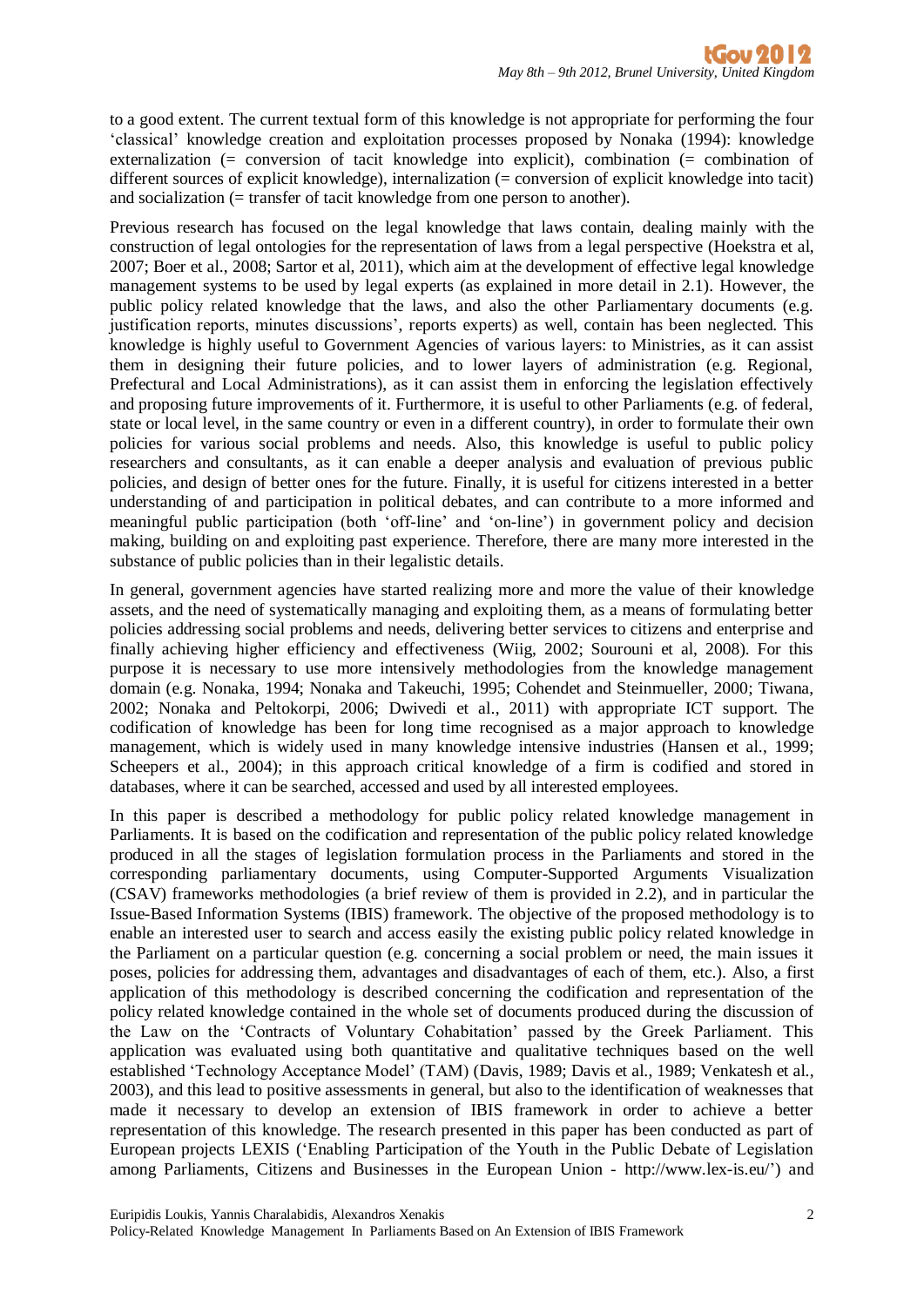NOMAD ('Policy Formulation and Validation through non moderated crowdsourcing' http://www.nomad-project.eu/), which were partially funded by e-participation research programs of the European Commission

This paper is organized in 8 sections. In the following section 2 the theoretical background is outlined, while in section 3 the sources of policy related knowledge in the Greek Parliament are identified and analysed. The proposed methodology is presented in section 4, and a pilot application of it is described in section 5. Then in section 6 the evaluation is presented, while in section 7 is described the resulting extension of the IBIS framework. Finally the conclusions are summarized in section 8.

## **2 BACKGROUND**

The 'quality' of the management of the policy related knowledge of Parliaments, and the degree of its exploitation, relies critically on the quality of the codification/representation of this knowledge; this should include all the substantial policy related elements of this knowledge, but not unnecessary details (e.g. legalistic ones). It must therefore be based on sound theoretical foundations, which define what elements this codification/representation should include. For this reason initially we searched the literature in order to find theoretical foundations for conducting the codification/representation of this knowledge; in this direction initially we reviewed the literature on legal ontologies, and then the literature on CSAV.

## **2.1 Legal Ontologies**

Ontologies constitute abstract conceptual models of particular domains, which identify the kinds of entities existing in a particular domain and the kinds of relations among them, being acceptable a group of people dealing with this domain (Fensel, 2004; Visser and Bench-Capon, 1998). According to Uschold and Grunninger (1996), ontologies are of critical importance for knowledge acquisition, representation and exchange. Valente (2005) proposes five main roles of legal ontologies: (a) organize and structure information; (b) reasoning and problem solving; (c) se-mantic indexing and search; (d) semantics integration and interoperation; and (e) understanding the domain.

Previous research has developed many legal ontologies, in order to support mainly the development of effective legal knowledge management systems (to be used by legal experts), and also legal reasoning. McCarty (1989) developed the 'Language for Legal Discourse' in order to be used as a general representation language for legal knowledge; the basic components of this language are 'atomic formulae' (predicate relations used to express factual assertions), 'rules' (connections of atomic formulae with logical connectives) and 'modalities' (time, events, actions and deontic expressions). A formalism for the representation of legal knowledge has been proposed by Stamper (1991, 1996), which includes three main ontological concepts: the 'agents' (organisms who gain knowledge, regulate and modify the world by means of actions), the 'behavioural invariants' (features remaining invariant over some time) and the 'realizations' (agents realise situations, which are denoted by behavioural invariants, by performing actions). Valente (1995) developed a 'Functional Ontology of Law', which distinguishes six types of legal knowledge necessary for legal reasoning: 'normative knowledge' (defining standards of social behaviour), 'world knowledge' (describing the world being regulated), 'responsibility knowledge' (concerning extension or restriction of responsibilities of agents), 'reactive knowledge' (concerning sanctions for actions violating norms), 'meta-legal knowledge' (concerning legal knowledge) and 'creative knowledge' (concerning the creation of previously non-existent legal entities). Van Kralingen (1995) and Visser (1995) dealt with the use of legal ontologies for developing legal knowledge systems and in this direction they developed a legal domain ontology, which consists of i) a 'legal ontology' (with generic components usable in any legal sub-domain); it includes three basic entities: 'norms' (general rules, standards and principles of behaviour that subjects of Law have to comply with), 'acts' (dynamic aspects which effect changes in the state of the world) and 'concept descriptions' (meanings of the concepts found in the domain); and ii) a 'statute-specific ontology' (with components that concern the particular legal sub-domain we are dealing with). Also, in the ESTRELLA Project of the European Union [\(www.estrellaproject.org\)](http://www.estrellaproject.org/) has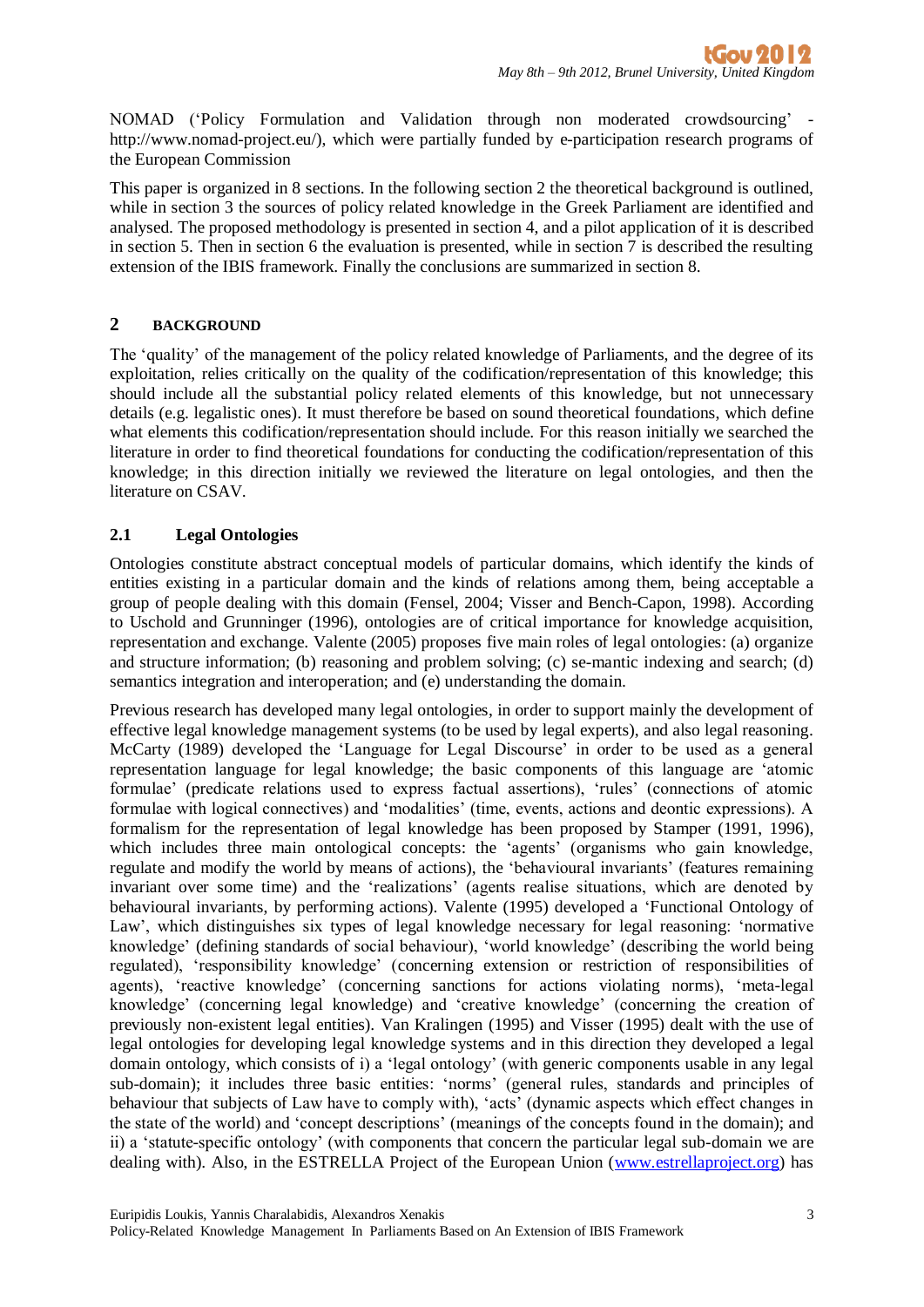been developed the 'Legal Knowledge Interchange Format' (LKIF) legal language-ontology for representing legal knowledge in order to support modelling of legal domains and to facilitate interchange between legal knowledge-based systems (Hoekstra et al., 2007; Boer et al., 2008; Gordon, 2010). It provides a direct support for representing three types of legal knowledge, which have been recognized as being most indispensable to law and legal reasoning: terminological knowledge, legal rules and normative statements. LKIF consists of a number of 'modules', each of them including a cluster of related concepts; its main modules are 'norm', 'expression', 'process', 'action', 'role', 'place', 'time' and 'mereology'. Sartor et al. (2008) reviews several European projects in the domain of 'legal technologies' aiming at the development of various kinds of computational models for representing laws and in general legal knowledge, and distinguish in this research five streams, which focus on modelling of legal documents, norms, concepts, cases and interactions respectively. Sartor et al. (2011) argue that legal ontologies have 'come of age' and are critical for representing, processing and retrieving legal information; also, they reference many legal ontologies, differing in terms of granularity (domain-specific vs. core), degree of formality (highly axiomatised vs. lexical or languageoriented) and methodology of development (top–down vs. bottom–up and middle-out).

By examining these legal ontologies we concluded that they are characterized by a purely legal orientation, focusing on the legal elements and details of legal texts, since they have been created mainly for supporting the development of legal knowledge systems and legal reasoning, in order to be used by with legal experts. They lack public policy orientation (i.e. focus on problems, solutions, advantages and disadvantages), so they are not suitable to be used for the codification/representation of the public policy related knowledge of Parliaments. For this reason we also reviewed previous research on CSAV, as it has developed frameworks and methodologies for arguments visual representation that might be useful for the purposes of our study.

## **2.2 Computer-Supported Arguments Visualization (CSAV)**

Considerable research has been conducted on the visualization of arguments, aiming at the development of frameworks and methodologies for the structured representation in a diagrammatic form of the arguments contained in textual documents or expressed in discussions. In this section we review briefly the most important arguments visualization frameworks; for each of them have been developed methodologies for their usage, and for most of them software tools as well. Wingmore (1913) proposed an 'evidence chart' methodology for representing in a simplified diagrammatic form the extensive material of legal cases, which assists in gaining a better understanding of the substantial elements and reaching conclusions; his charts show how different kinds of evidence (such as 'Testimonial Assertions' or 'Circumstances') are connected in order to support or challenge various 'Propositions'. Toulmin (1958) analysed the logical structure of arguments, and based on this developed a model (language) for the visual representation of arguments, which includes five components: arguments usually comprise facts or observations ('Datum'), which through logical steps ('Warrant', which can be supported by a 'Backing') lead to consequent assertions ('Claim'), though exceptions ('Rebuttal') can be also be added to them. This model, and in general Toulmin's analysis of the logical structure of arguments, was a sound foundation for many subsequent developments and applications.

Another interesting and widely applicable arguments visualization framework has been developed for the representation of the arguments expressed in a class of complex problems termed by Rittel & Weber (1973) as 'wicked', in contrast to the simpler 'tame' problems. Wicked problems are characterised by high complexity, multiple perspectives, many stakeholders with different concerns and also different views and perceptions of the problem, lack of clear methods for finding the best solution and stopping rules, and lack of absolute solution, so they have only 'better' and 'worse' solutions, the former having more advantages and less disadvantages than the latter. Kunz and Rittel (1979) suggest that wicked problems are most effectively countered by argumentation among stakeholders, in which each stakeholder group can express the particular issues and perspectives of the problem they regard as significant, possible actions for addressing them and also their advantages and disadvantages. In the same paper they also proposed the use for this purpose of 'Issue Based Information Systems' (IBIS), which aim to '*stimulate a more scrutinized style of reasoning which*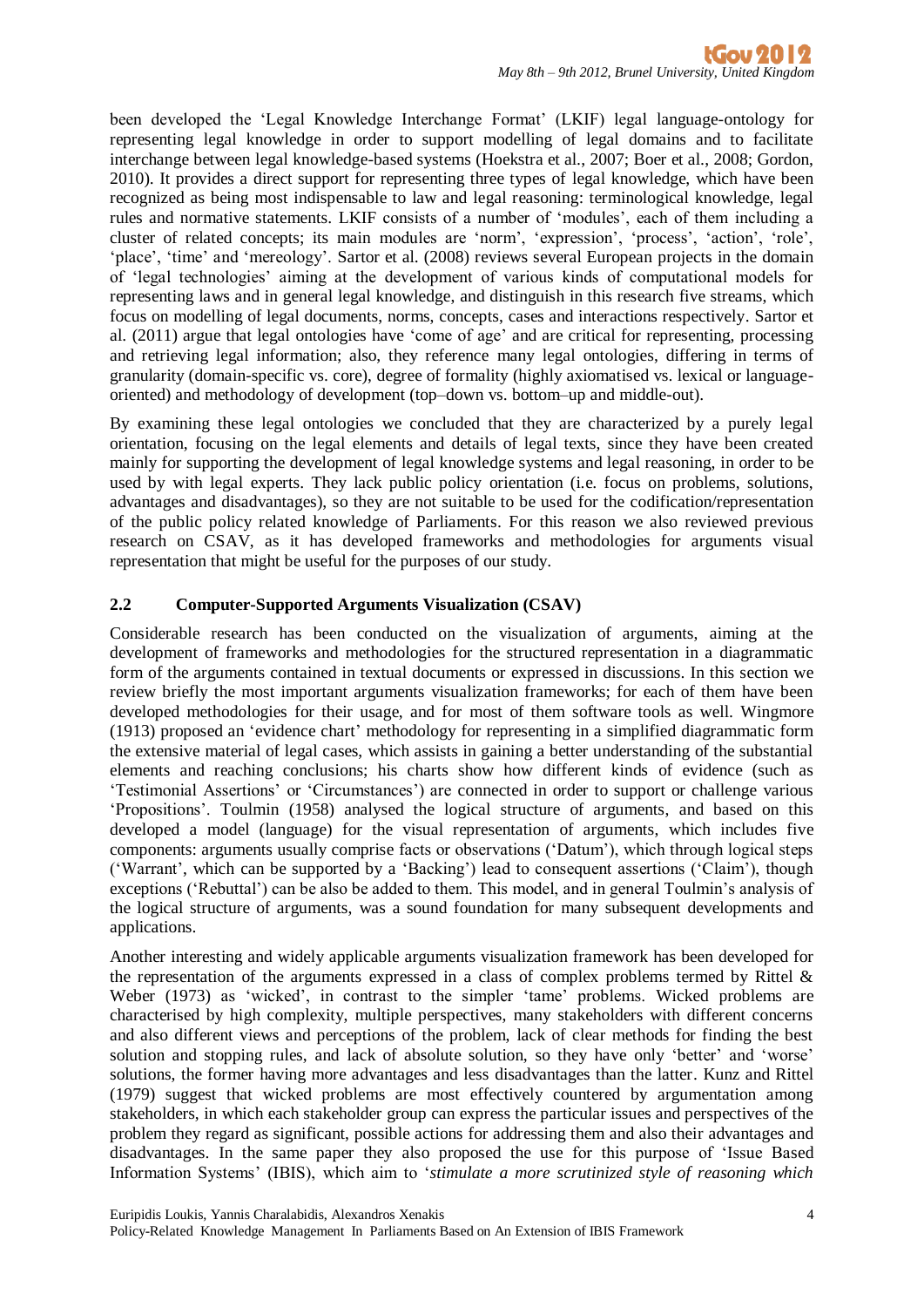*more explicitly reveals the arguments. It should help identify the proper questions, to develop the scope of positions in response to them, and assist in generating dispute'*. These IBIS are based on a simple but powerful framework for the representation of wicked problems, whose main elements are 'questions' (issues-problems to be addressed), 'ideas' (possible answers-solutions to questionsproblems) and also 'pro-arguments' and 'contra-arguments' (evidence or viewpoints that support or object to ideas) (Kunz & Rittel, 1979; Conklin & Begeman, 1989; Gordon & Richter, 2002; Conclin, 2003).

The introduction and wide penetration of computers gave a boost to argument visualization, leading to the development of the CSAV domain, and also to the expansion of its practical application in various domains, such as education, products design, analysis of environmental impacts, commerce, research, etc. (Kirschner, Buckingham Shum & Carr, 2003). Many software tools have been developed for supporting arguments visualization; a good review of them is provided by Benn and Macintosh (2011). Most of them are based to some extent on the IBIS framework, such as the gIBIS (Conklin & Begeman, 1989; Conclin, 2003), the Compendium (Selvin et al., 2001; Selvin et al. 2005), the Deliberatorium (Klein & Iandoli, 2008), the CopeIt! (Karacapilidis et al., 2009) and the Debategraph (Tambouris et al., 2011). Some other software tools are based on different arguments visualization frameworks. Araucaria (Reed and Rowe, 2004; Rowe) is a tool for diagramming arguments, which consist of 'conclusions', 'premises' and 'refutations', and then for analyzing them using various argumentation schemes, such as the ones proposed by Walton (1996), in order to identify the 'critical questions' that have to be answered for evaluating each particular argument, examining its strength and identifying possible logical weaknesses. A similar simpler framework of visualizing arguments as consisting of interconnected 'premises' and 'conclusions' is adopted by the Carneades tool (Gordon and Walton, 2006; Gordon, 2010), which offers also extensive additional capabilities for constructing and evaluating arguments. The same framework is used by the Argunet tool (Betz et al., 2006) for visualizing arguments, which also allows interconnections among arguments that correspond to either 'support' or 'attack' relations. More recently the Cohere arguments visualization tool (Buckingham Shum, 2008) was developed based on the basic philosophy and features of web 2.0. It allows a first broad visualization of the main 'ideas' expressed in a debate and their 'connections'; then it enables proceeding to a more detailed visualization, through a characterization of each idea and each connection, using either user–defined typologies, or some predefined typologies, which include the ones proposed by IBIS framework.

Most public policy design problems (e.g. development of plans, programs, regulations, legislation) belong to the abovementioned class of wicked problems, since they are characterised by high complexity, and have multiple stakeholders with heterogeneous views and concerns, as initially observed by Rittel & Weber (1973). For this reason the IBIS framework, proposing questions, ideas, pro-arguments and contra-arguments as the main elements for arguments representation-visualization, seems to be a reasonable theoretical foundation – probably with some adaptations and extensions - for the representation of the public policy related knowledge of Parliaments.

It should be emphasized that the IBIS framework has already been used successfully for the visualization of the main arguments in policy-related debates. Renton (2006) used IBIS in order to present in a compact and clear manner to the public complex political issues and arguments raised in Parliamentary debates. For this purpose he took the minutes of two debates from the Scottish Parliament concerning the introduction of the 'Terrestrial Trunk Radio Masts' (TETRA) and the 'Antisocial Behaviour', converted them into argument maps based on the IBIS framework using the Compendium tool and then had them evaluated through qualitative interviews with members of the Scottish Civic Forum with positive results. Ohl (2008) describes the application of IBIS for the diagrammatic representation of citizens' opinions expressed in a public discourse on a draft South East Queensland Regional Plan, which aims to promote government transparency and accountability. For this purpose using the Compendium tool he constructed an initial 'index map' visualizing the basic issues and questions posed by Queensland State Government, each of them being linked to a particular map visualizing citizens' opinions on it (for open questions), or showing relative frequencies of citizens' responses (for closed questions). Buckingham Shum and Okada (2008) used IBIS for extracting from a corpus of sources (e.g articles) and visualizing the main arguments of the debate on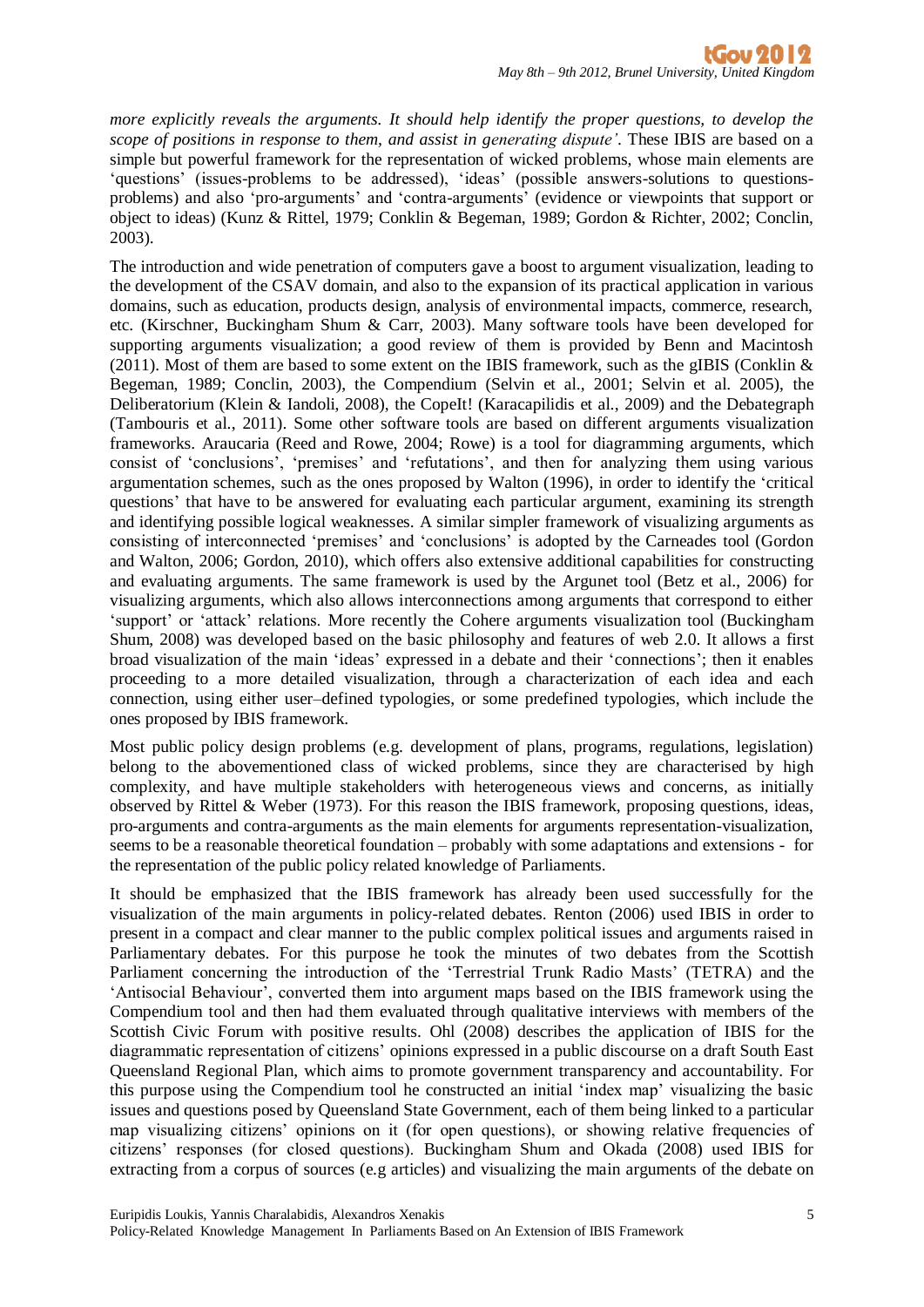the invasion of Iraq. Initially, for each source using the Compendium tool a map of its arguments (issues, solutions, pro- and contra-arguments) was constructed. In a second phase 'gestalt maps' were constructed that connect the article maps, based on thematic tagging the nodes of them, which provides interesting synthetic views on important themes. Tambouris et al. (2011) describe the use of the Debategraph tool, which is based on IBIS framework, for visualizing the arguments of a debate on climate change. The evaluation of this visualization by experts and policy makers lead to the conclusion that it has a good potential as a means of provision of structured and compact information from government agencies to citizens on public policies in various stages of their lifecycle (e.g. agenda setting, policy development, policy implementation), and also as a means of efficient communication and collaboration among government agencies on public policy formulation. This previous succesful application of IBIS for the visualization of arguments in policy-related debates provides an additional indication of the suitability of IBIS as a foundation for the representation of policy related knowledge created in Parliaments.

#### **3 SOURCES OF PUBLIC POLICY RELATED KNOWLEDGE IN PARLIAMENTS**

Initially we focused on the identification and analysis of sources of knowledge on public policies in legislation formation process in Parliaments. For this purpose we conducted interviews with three experienced officials of the Greek Parliament, who described to us the stages of the legislation formulation process, their actors and activities, and also the main documents they produce. These documents are: the justification report of the law, its main text (including its articles), the minutes of its discussion in the pertinent parliamentary committee, and finally the minutes of its final discussion in a plenary session. Then we studied carefully and analyzed these documents. In particular, initially we studied justification reports and the main texts (articles) of five Laws from five different ministries, which have been proposed to us by the above three officials of the Greek Parliament as being representative ones. Furthermore, we studied carefully and analyzed the minutes of the corresponding sessions of the pertinent parliamentary committees and also of the plenary sessions in which these laws were discussed.

From the above interviews it was concluded that the legislation formation process in the Greek Parliament consists of five stages:

i) Initial drafting of the bill and the justification report in the pertinent Ministry, and then submission of them to the Parliament.

ii) The Scientific Unit of the Parliament proceeds to an initial examination of the bill; it examines mainly whether it violates any of the articles of the Constitutional Law, and whether it has any problems from a legal viewpoint.

iii) The Ministry of Finance assesses the additional costs that the application of this bill will generate.

iv) The bill is then discussed in the pertinent parliamentary committee (in one or more sessions), in which initially invited representatives of the main stakeholders and experts, and then Members of Parliament (MPs) from all parties, express their positions and opinions on it.

v) Finally the bill is discussed in one or more plenary sessions of Parliament, and at the end of this discussion the MPs vote whether the bill will be approved (passed) and become a Law or rejected.

From the analysis of the above stages and the parliamentary documents produced by them it was concluded that significant amounts of public policy related knowledge is created in stages (i), (iv) and (v). In particular, in the first stage of the drafting of the initial Bill in the pertinent Ministry participate experienced public servants, representatives of the main stakeholders (e.g. trade unions, professional associations, municipalities, etc.), and also domain experts (e.g. University Professors), who contribute significant amounts of knowledge they possess on the theme of the Bill (i.e. issues, proposed interventions, advantages and disadvantages of them, etc.); this knowledge is 'filtered' by the Ministry, and part of it (according to the decisions made by the Ministry as to the orientations and the content of the bill) is recorded in the justification report and in the content (articles) of the bill. From the analysis of the justification reports of the five examined laws a common structure has been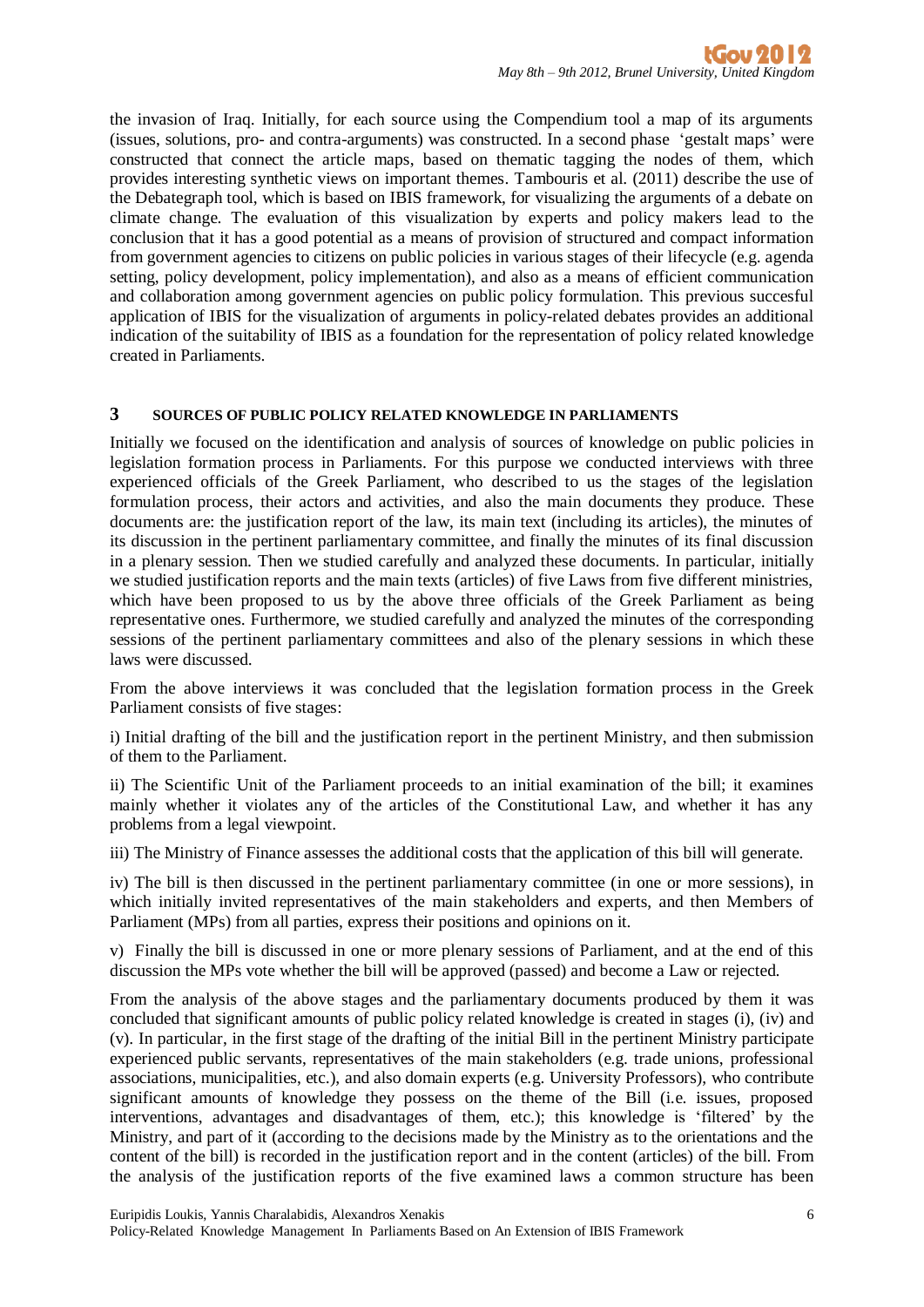identified in them. Initially, in the first paragraphs they include and clarify a number of reasons (e.g. social problems and needs, new realities and trends at national or/and international level, economic events, evolutions in the values of society and in general various contextual factors) which necessitate the creation and application of the proposed law; then, in the following paragraphs are briefly mentioned the general directions of the law and the interventions/solutions it provides concerning its basic theme (e.g. it settles rights and obligations to one or more groups, it protects the environment, it increases employment opportunities for some groups, etc.). Similarly from the analysis of the content (articles) of these five bills we saw that they are also characterized by a common structure. They are all structured as sequences of articles, each of them settling a particular issue/dimension of the main theme of the bill; each article includes a number of settlements on the corresponding issue (i.e. solutions or ways of addressing it), and also further clarifications for some of these settlements.

In the fourth stage of the discussion of the bill in the pertinent parliamentary committee there is an extensive discussion between MPs of all parties appointed to participate in it, who have a good experience in the corresponding public policy domain; also, are invited representatives of the main stakeholders (e.g. trade unions, associations, municipalities, etc.), which are affected by the bill under discussion, and domain experts (e.g. University Professors), in order to express their opinions and positions on the bill. This knowledge is recorded in the minutes of the corresponding sessions of this committee. From the analysis of these minutes we remarked that though they have a much lower degree of structure than the justification reports and the content (articles) of the bills, some common structure can be identified. In particular, all participants mention mainly some advantages and disadvantages of the bill under discussion, and provide clarifications and explanations for them. Additionally some participants make proposals for additional settlements or changes of existing settlements included in the bill; it should be noted that most of these proposals are associated to disadvantages that the particular participant has previously mentioned. Finally in the fifth stage of the discussion of the bill in one or more plenary sessions of the Parliament there is an extensive discussion between MPs of all parties. The position of each party is initially expressed by one MP, who is responsible for this bill on behalf of the party, and then follow speeches of other MPs from all parties on the Bill. These speeches of the MPs in the plenary sessions have a similar structure with the ones in the Parliamentary committees: they include advantages and disadvantages of the bill, and proposals for additional settlements or changes, usually corresponding to some of the disadvantages mentioned.

In conclusion, the analysis of the legislation formation process in the Greek Parliament and the documents it produces reveal the creation of not only legal knowledge, but also of valuable knowledge from a public policy perspective. This knowledge is extensive, rich, multi-dimensional and multiperspective, as it includes views many different and diverse actors (public servants, MPs, trade unions, associations, municipalities) on the main issues posed concerning the subject of the law, interventions for addressing them, and also advantages and disadvantages of the latter. Another interesting conclusion from this analysis is that the main elements of this knowledge correspond to some extent to the ones proposed by the IBIS framework (issues and problems correspond to 'questions', policy interventions correspond to 'ideas', advantages correspond to 'pro-arguments', and disadvantages to 'contra-arguments').

#### **4 A METHODOLOGY OF PARLIAMENTS' POLICY-RELATED KNOWLEDGE MANAGEMENT**

The proposed methodology for the management and exploitation of the above extensive and valuable knowledge of Parliaments on public policies for addressing important problems and needs of society is based on the codification/representation of this knowledge, which is contained in the abovementioned basic parliamentary documents, based on the IBIS framework. In particular, it includes for each bill discussed in the Parliament the codification/representation of the policy-related knowledge contained in each of its basic documents, i.e.

- i) the justification report of the bill,
- ii) the content of the bill (articles),
- iii) the minutes of the discussion of the bill in the pertinent parliamentary committee,
- iv) and the minutes of the final discussion of the bill in plenary sessions of the Parliament,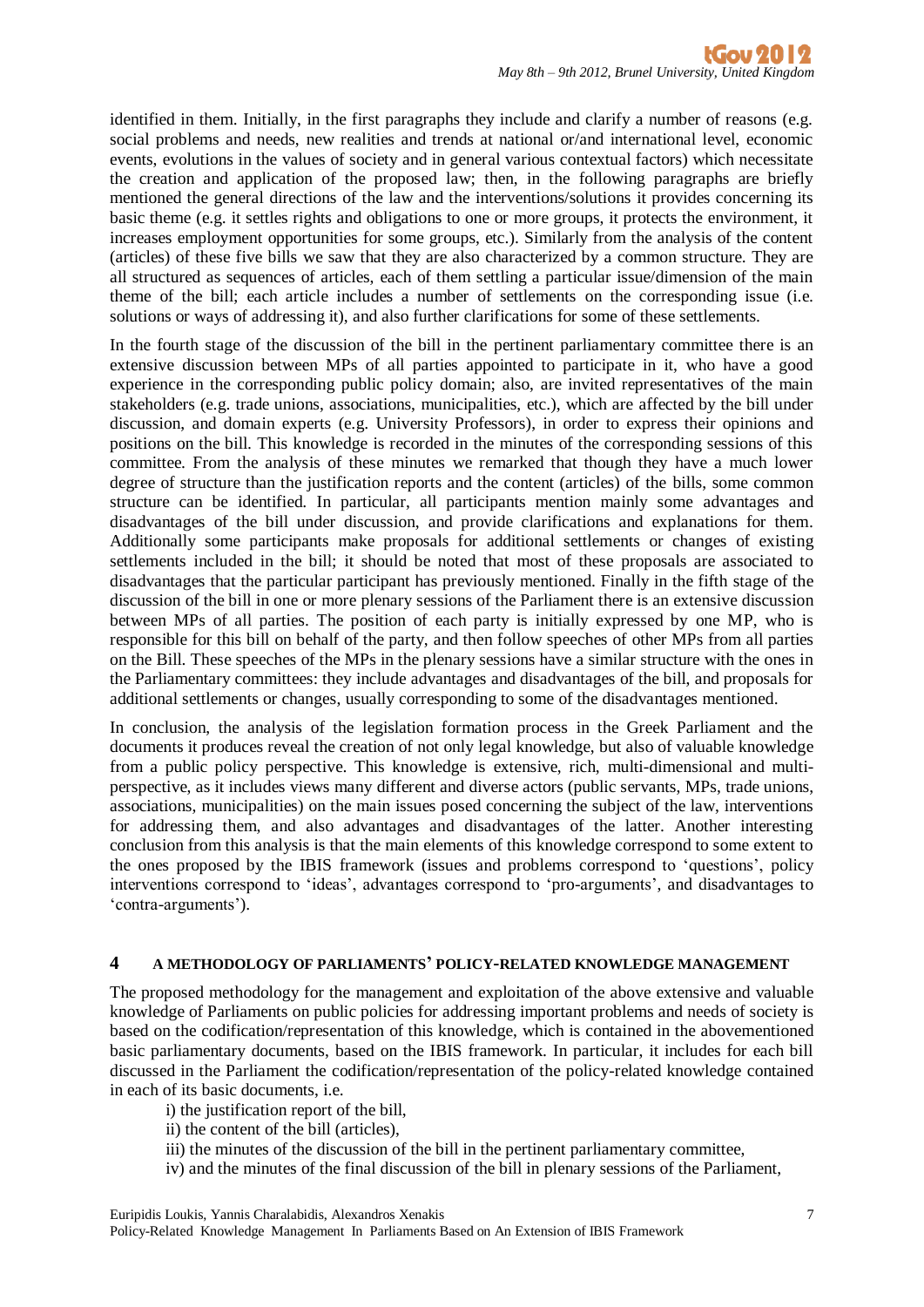in the form of one set of interconnected questions (corresponding to issues and problems mentioned), ideas (corresponding to solutions and settlements mentioned for the above issues and problems) and pro- and contra-arguments (corresponding to advantages and disadvantages mentioned for the above solutions and settlements) for each document. According to the IBIS framework each question can be connected to several ideas, and each idea can be connected to several pro- and contra-arguments. This codification/representation can be stored in a simple relational database with two basic tables: one for storing questions, ideas and pro- and contra-arguments (creating one record for each of them), and one for storing the connections among them. The above methodology can be applied to several Parliaments, both at country-level, and at local-level (i.e. Regional and Municipal Councils, which include elected representatives of citizens who make important policy decision concerning local problems and needs, so their operation and roles resemble to the ones of country-level Parliaments). The databases of these Parliaments can be connected (e.g. through Internet) in a 'star architecture' to central server (Figure 1). A typical user will be able to query this server concerning solutions for a particular social problem or need (e.g. regulations, programmes, services provision, infrastructure building), or advantages and disadvantages of a particular solution, etc.; this query will be sent by the central server to the databases of all the interconnected Parliaments, and the results from all these queries will be sent to the central server, which will then send them all to the user.



*Figure 1. Star architecture for the application of the proposed methodology*

For the above knowledge codification/representation we can use one of the existing IBIS-based CSAV tools, such as the 'Compendium' tool (http://compendium.open.ac.uk/institute/) that we used in the pilot application described in the following section 5, since they provide extensive capabilities for creating such a knowledge representation of a Parliamentary document (i.e. entering its main knowledge elements and the connections among them) easily and quickly through a graphic user interface, and also allow its visual presentation to the users, which can provide useful insights.

The above methodology enables a much better management and exploitation of the valuable public policies related knowledge that Parliaments possess. It can support and facilitate the abovementioned four 'classical' knowledge creation and exploitation processes proposed by Nonaka (1994):

- knowledge externalization (enabling much higher degree of conversion of tacit knowledge on public policies into explicit, structured and directly usable knowledge),

- knowledge combination (having codified knowledge in this structured form it is much easier to combine knowledge from different sources and stages of the legislation formulation process, and also from different Parliaments, both country-level and local-level),

- knowledge internalization (this codified form of knowledge is much easier to be embodied into the tacit knowledge of interested persons, such as MPs, employees of Government Agencies, etc.),

- and knowledge socialization (tacit knowledge of different persons, e.g. public servants, MPs, trade unionists, members of professional associations, experts, etc., is converted in into explicit, structured and directly understandable form, so it is easier to become tacit knowledge of other persons).

However, in the evaluation of the pilot application of the proposed methodology it will be assessed to what extent the elements/nodes typology provided by the IBIS framework (questions, ideas, proarguments and contra-arguments) is sufficient for the representation of all the substantial elements of this policy-related knowledge, and if not the required adaptations and extensions that need to be made.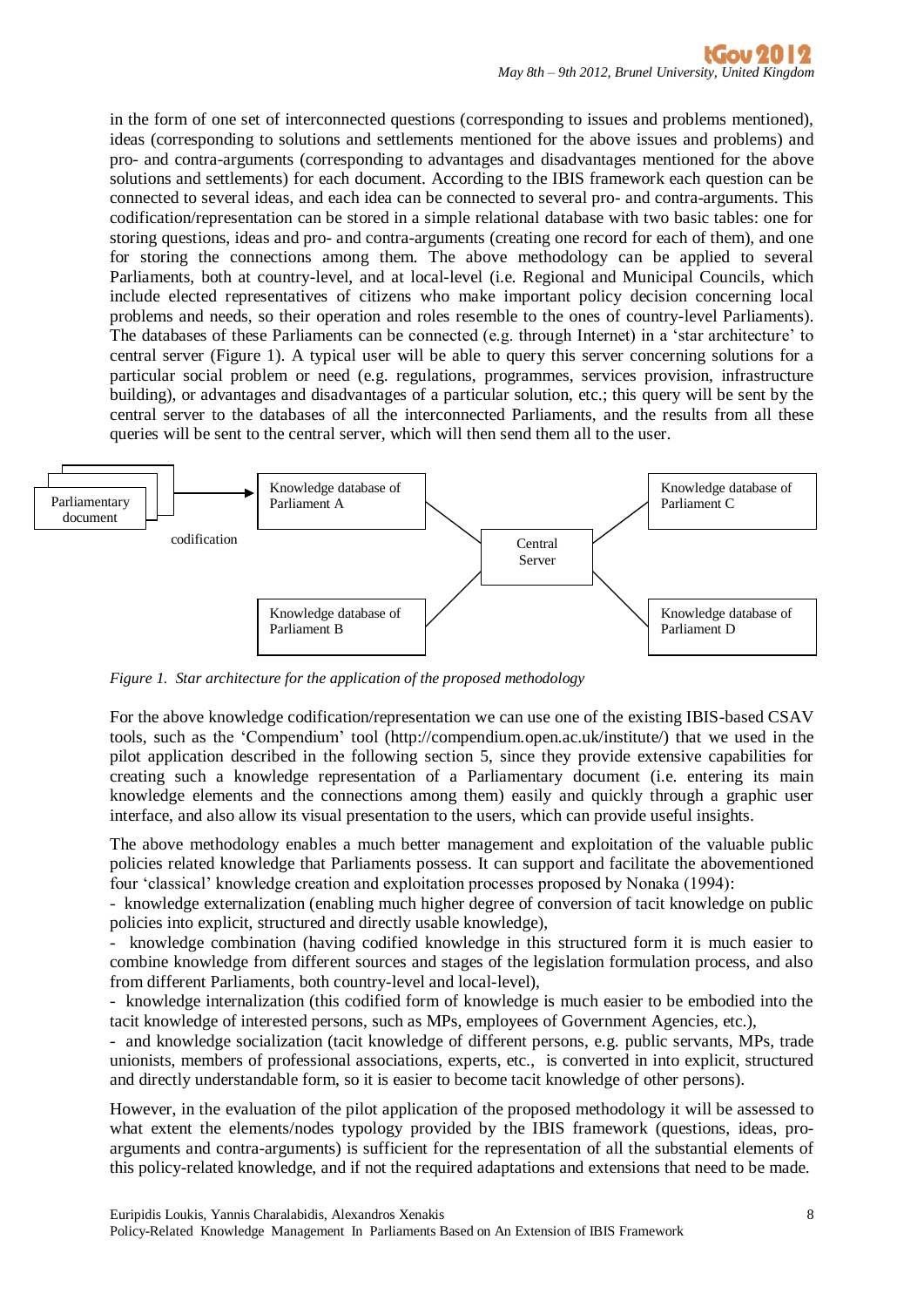#### **5 A PILOT APPLICATION**

We made a pilot application of the above methodology for the codification/representation of the policy related knowledge contained in the whole set of documents produced during the formation process of the Law on the 'Contracts of Voluntary Cohabitation' passed by the Greek Parliament. This controversial Law regulated the matter of the formal voluntary co-habitation of two persons. It formalized a social situation existing for long time in Greece: many couples, especially among the younger age groups, are reluctant to proceed directly to marriage, and choose to live together for long periods of time; during that time many of them have children, share living expenses and buy property, just to mention some of their most important common actions, and these needed to be regulated. The codification/representation of the policy-related knowledge contained in the justification report of this Law is shown in Figure 2.



*Figure 2. Codification/representation of the policy-related knowledge contained in the justification report*

We can see that it includes two of the element types provided by the IBIS framework, which however needed an adaptation of their meaning: question elements (adapted as 'problem-need' elements) and idea elements (adapted as 'solution' elements); also it includes one additional element type provided by the Compendium tool: note/information elements (adapted as 'clarification' elements). It is structured in four layers. The first layer includes the reasons (modelled as clarification elements) that create the need to legally regulate the voluntary cohabitation, which is modelled through a problemneed element in the second layer. The third layer represents this bill concerning the 'Contracts of Voluntary Cohabitation' as the basic solution for addressing this need, while the fourth layer includes the general directions of the Law and the particular solutions it provides (modelled through solution elements), and also a clarification on it, further elaborated by two more clarifications (all modelled as clarification elements).

The codification/representation of the policy-related knowledge contained in the main text of the Law that we constructed was quite lengthy, so we decided to break it into: i) one 'high level' knowledge codification/representation, which shows the main issues regulated by the articles of the Law (as issue elements) (Figure 3), and also ii) one 'lower level' knowledge codification/representation for the content of each article; since the bill includes 13 articles, we constructed 13 corresponding knowledge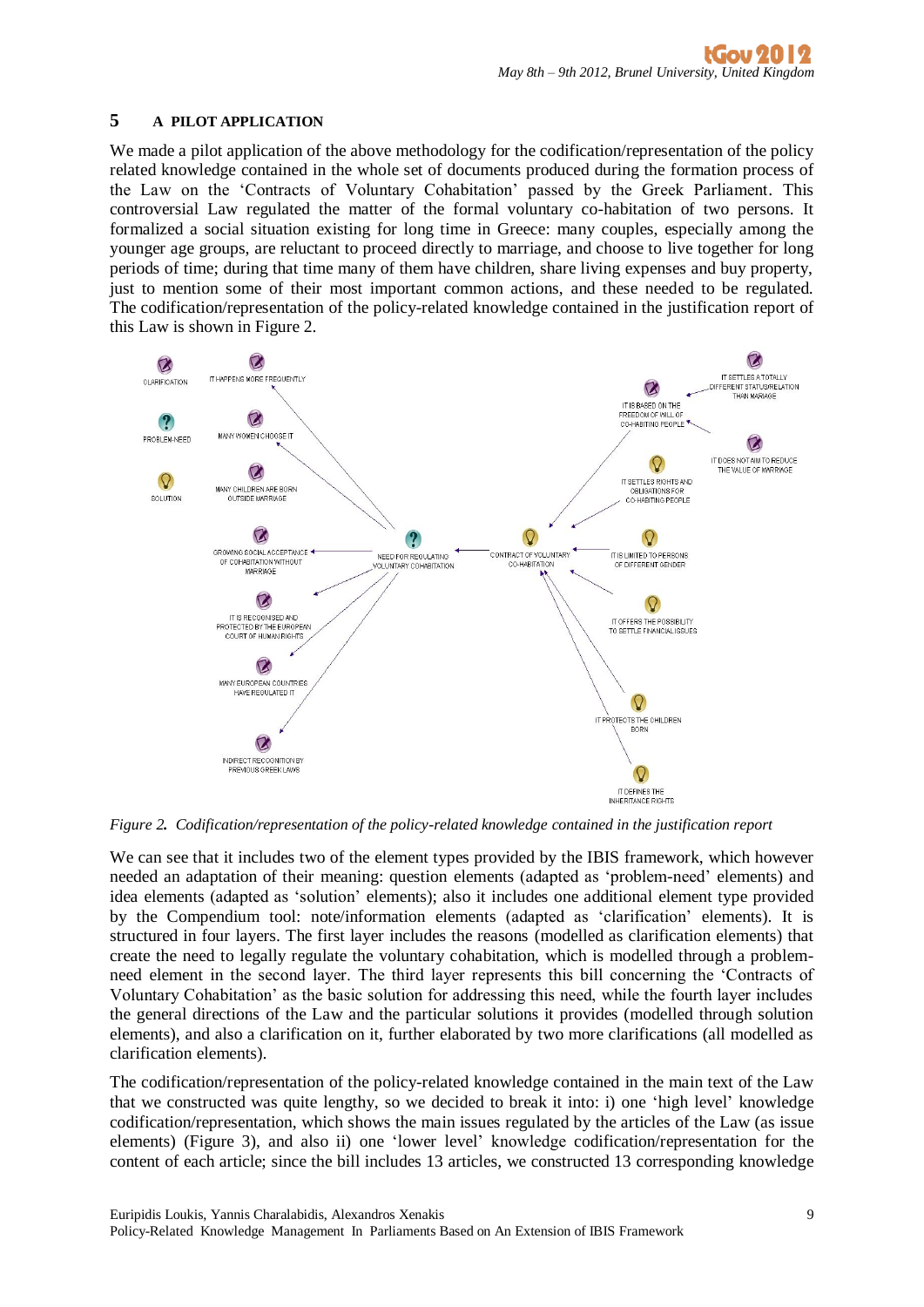lower level codifications/representation them (in Figure 4 we can see the one constructed for the  $7<sup>th</sup>$ article of the Law concerning the issue of alimony after the end of a 'Contracts of Voluntary Cohabitation').



*Figure 3. High level codification/representation of the policy-related knowledge contained in the Bill*



*Figure 4. Codification/representation of the policy-related knowledge contained in the 7th article of the Law*

As we can see from Figures 3 and 4, for the codification/representation of policy-related knowledge contained in the main text of the Law we have used again two of the element types provided by the IBIS framework, again with an adaptation of their meaning: question elements (adapted as 'issue'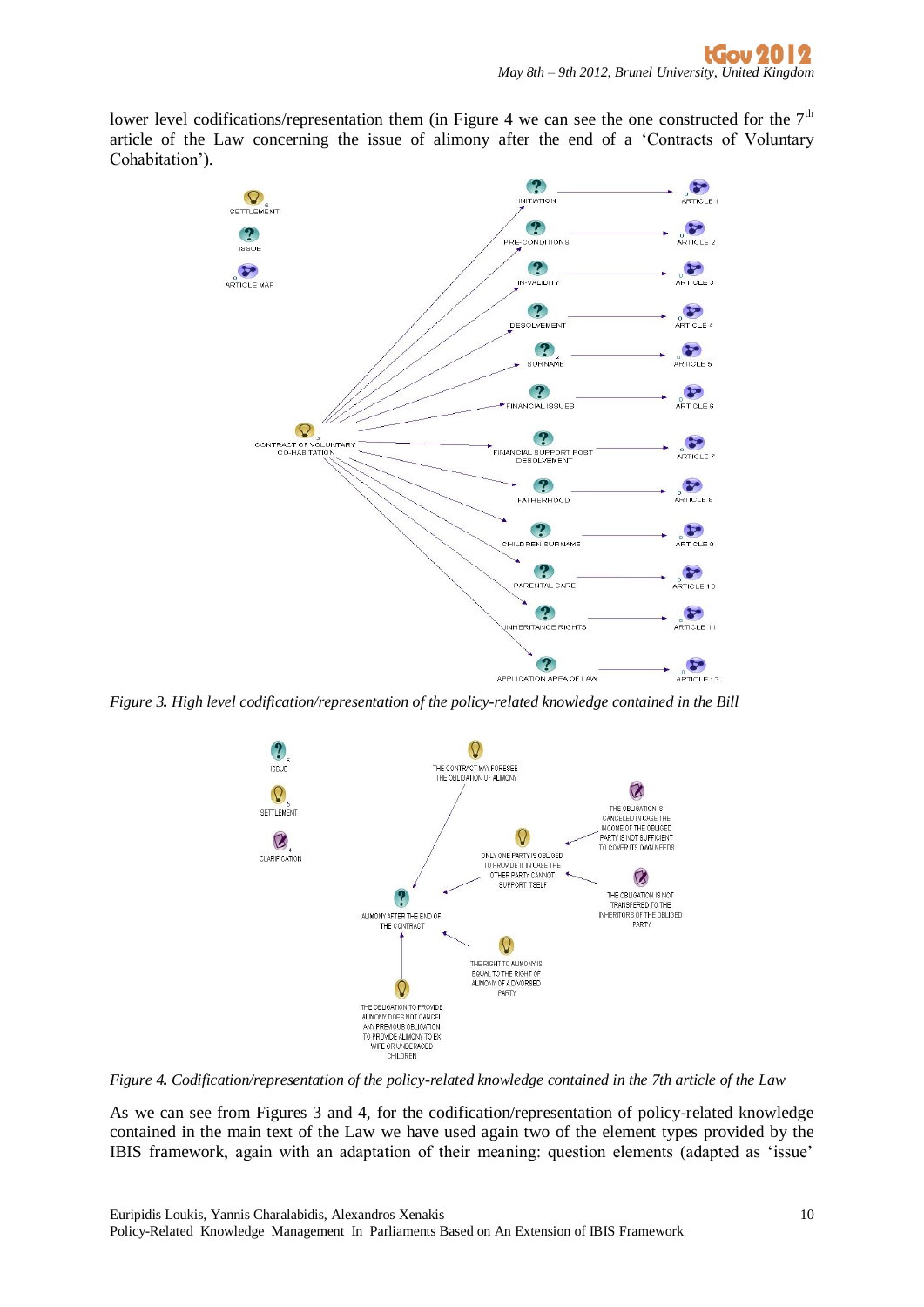elements) and idea elements (adapted as 'settlement' elements); we have also used the additional note/information elements type provided by Compendium (adapted as 'clarification' elements).

The codification/representation of the policy-related knowledge contained in the opinion on the bill of one of the experts invited by the pertinent Parliamentary committee is shown in Figure 5. It includes three of the types of elements provided by the IBIS framework, again with an adaptation of their meaning: one idea element representing the whole bill (adapted as 'settlement' element), one question element (adapted as 'issue' element) and one contra-argument element (adapted as 'negative point' element); it also includes note/information elements (adapted as 'clarification' elements). We remark that this expert mentioned one main weakness of this bill, which poses one basic issue, and also added three clarifications on this weakness.



*Figure 5. Codification/representation of the policy-related knowledge contained in the opinion of an expert*

In Figure 6 we can see the codification/representation of the policy-related knowledge contained in the position of one political party on this bill. It includes three of the types of elements provided by the IBIS framework, with similar adaptations of their meaning: one idea element (adapted as 'settlement' element) representing the whole bill, contra-argument elements (adapted as 'negative point' elements) and one question element (adapted as 'issue' element); it also includes note/information elements (adapted as 'clarification' elements). We can see that this political party mentioned four main weaknesses of this bill, and for two of them added further clarifications, and they also raised one issue associated with one of these weaknesses.



*Figure 6. Codification/representation of the policy-related knowledge contained in the position of one party*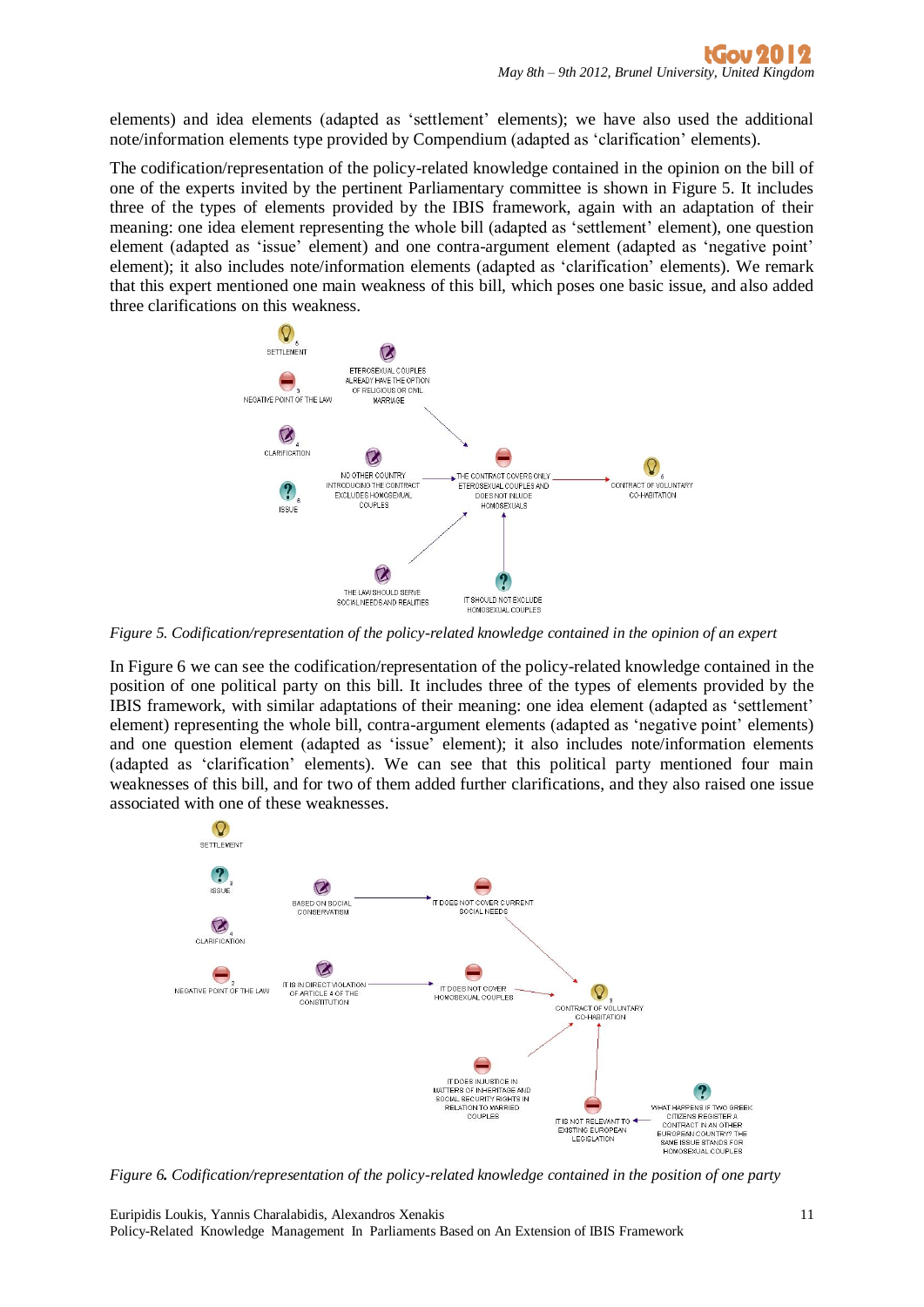In Figure 7 we can see the codification/representation of the policy-related knowledge contained in the position of another political party on the same bill.



*Figure 7. Codification/representation of the policy-related knowledge contained in the position of another party*

By comparing Figures 6 and 7 we remark that the first party finds more weaknesses in this bill than the second one, and that they have different focuses (e.g. the first party focuses on the lack compatibility of this bill with corresponding Laws of other European countries and its practical implications, while the second focuses on the need to have in the co-habitation contracts different rules than in the traditional marriage); however, we can see that they agree on the necessity to cover in this bill the co-habitation of homosexual couples as well.

## **6 EVALUATION**

The above pilot application of the proposed methodology has been evaluated using both quantitative and qualitative methods, based on the 'Technology Acceptance Model' (TAM) (Davis, 1989; Davis et al., 1989; Venkatesh et al., 2003). According to TAM, the main determinants of the attitude towards using a system of its potential or real users are its perceived ease of use and its perceived usefulness. The degree of success of this policy-related knowledge management methodology depends critically on the quality of the proposed codification/representation of this knowledge, i.e. to what extent this codification/representation include the substantial elements of the policy related knowledge of the corresponding Parliamentary documents (i.e. usefulness), and to what extent this codification/ representation is understandable by the users (i.e. ease of use).

In this direction, initially we asked 25 students, a Legal Assistant to the MP who was the main speaker of the governing party for the bill, and one Official of the Greek Parliament (so 27 persons in total), to read the four basic Parliamentary documents of the Law on the 'Contracts of Voluntary Cohabitation' (justification report of the Law, main text (articles) of it, minutes of its discussion in the pertinent Parliamentary Committee, and minutes of its discussion in plenary sessions of the Parliament), and then to read the knowledge codifications/representations we constructed for these documents (in a visualized form, like the one of Figures 2 to 7). Then we designed a short questionnaire, so that it can be quickly filled by the above 27 persons, for conducting a quantitative evaluation; it consisted of five questions concerning: i) the ease of understanding these knowledge codifications/representations, and ii) to what extent they convey the main elements of the corresponding document (i.e. they enable understanding the main elements of its content). Finally, we conducted a qualitative evaluation, through an focus group in-depth discussion of about two hours on the above two topics (i) and (ii), in which participated four of the above students, the MP Legal Assistant, and the Official of the Parliament. In the following paragraphs we analyse the results of these evaluations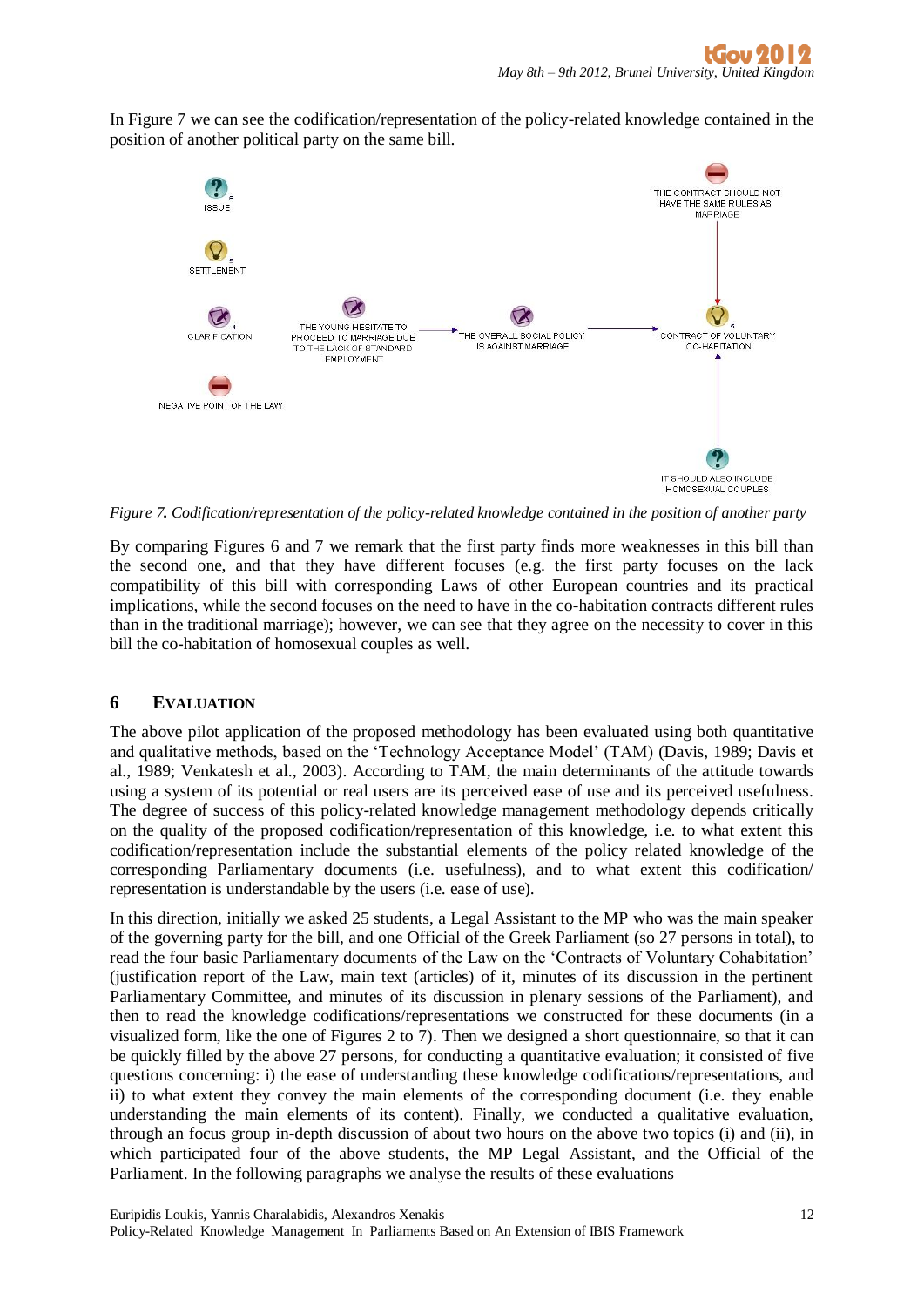**Quantitative Evaluation:** The abovementioned quantitative evaluation questionnaire was returned by all 27 students. In the following Table 1 we can see the average assessments of the respondents in the five representations' evaluation questions, and also the relative frequencies of the two highest values.

| <b>QUESTION</b>                                                                                                                                                                                                                                            | average<br>assessment | Relative freq.<br>of the highest<br>value | Relative freq.<br>of the second<br>highest value |
|------------------------------------------------------------------------------------------------------------------------------------------------------------------------------------------------------------------------------------------------------------|-----------------------|-------------------------------------------|--------------------------------------------------|
| Was it easy for you to understand the representations?<br>$(1 = not at all, 2 = a little, 3 = rather easy, 4 = easy,$<br>$5 = \text{very easy}$ )                                                                                                          | 3.80                  | 32%                                       | 24%                                              |
| Were the representations complete, enabling an<br>understanding of the main elements of the reference text, or<br>did you feel the need to access the text in order to<br>understand it?<br>$(1 = not at all, 2 = moderately complete, 3 = very complete)$ | 2.16                  | 20%                                       | 76%                                              |
| To what extent did the representation of the justification<br>report of the Law enable you to understand the main<br>elements of its content?<br>$(1 = not at all, 2 = a little, 3 = moderately, 4 = much, 5 =$<br>very much)                              | 3.44                  | 16%                                       | 28%                                              |
| To what extent did the representation of the articles of the<br>Law enable you to understand the main elements of their<br>content?<br>$(1 = not at all, 2 = a little, 3 = moderately, 4 = much, 5 =$<br>very much)                                        | 3.56                  | 28%                                       | 16%                                              |
| To what extent did the representation of experts' opinions<br>and parties' positions on the bill enable you to understand<br>the main elements of their content?<br>$(1 = not at all, 2 = a little, 3 = moderately, 4 = much, 5 =$<br>very much)           | 3.80                  | 40%                                       | 20%                                              |

*Table 1. Average assessments of the respondents in the five representations' evaluation questions*

We can see that the respondents on average find the representations between rather easy and easy to understand (closer to the latter - average assessment 3.80). Therefore the respondents believe that the representations, though not very easy, are understandable with a reasonable effort. With respect to completeness and the extent of enabling an understanding of the main elements of the reference text without having to resort to it, the respondents find them in general between moderately complete and very complete (closer to the former - average assessment 2.16). We also examined this question for each type of Parliamentary documents. We remark that the respondents on average find that the representations enable them to a moderate to large extent to understand the main elements of the justification report of the Law (average assessment 3.44), the content (articles) of it (average assessment 3.56) and also experts' opinions and parties' positions on the bill (average assessment 3.80). The above assessments of the respondents provide some first evidence that such representations include to a good extent the substantial elements of the policy related knowledge contained in the main Parliamentary documents, so they can enable a better management and exploitation of this knowledge. At the same time the respondents find that the representations of the opinions of experts and the positions of parties on the bill include the main knowledge elements of the corresponding documents to a little higher extent than the representations of the main text (articles) and the justification report.

**Qualitative evaluation:** All the persons who participated in this focus group discussion accepted that the representations were understandable to a rather good extent. Also, they all agreed that the representations enabled them to understand to a good extent the main elements of the corresponding documents, without having to resort to the full text of them. It was also remarked that this holds more for the representations of the opinions of the experts and the positions of the parties, than for the representations of the content (articles) of the Law and its justification report, since the latter have a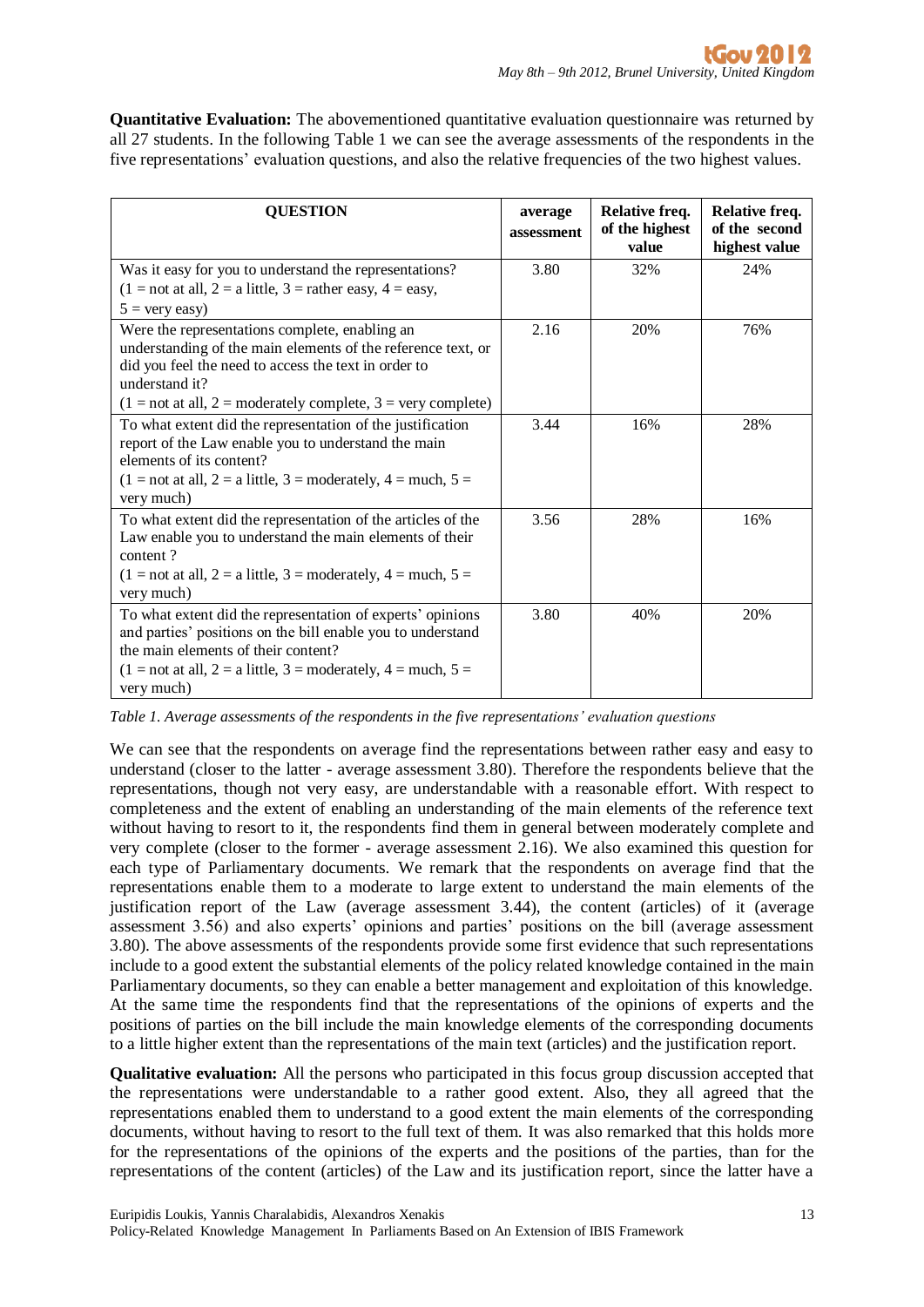different type of content (more legalistic) than the former. Furthermore, it was mentioned that the representations of the positions of the parties helped them to 'filter-out' the excessive rhetoric and the irrelevant or generic comments (not directly related to the bill under discussion), which are quite usual in such political speeches, and focus on the main points raised by them from a public policy perspective. A weakness of the visualizations of the articles of the bill came from the opinion of the MP Legal Assistant involved in this focus-group discussion. In particular, she argued that in the representations of the articles all the types of settlements included were represented using a single type of elements (as 'settlement elements'), though in the Laws there are different types of legal rules, such as prohibitive, imperative, permitting and presumptions (Georgiadis, 1997; Lingeropoulos, 2002); also in the Laws there are often other types of settlements concerning different types of government nonregulatory interventions, such as the provision of new public services, the implementations of new programmes, or the development of new infrastructures. It was widely accepted that these different types of legal rules and government interventions should be represented by different types of elements, and this would improve substantially the quality of the representation and organization of the policy related knowledge contained in Laws' articles, and would allow more advanced searches by the users. Finally, the Parliament Official remarked that a more extensive body of knowledge on social problems and needs, and on government interventions for addressing them, is produced during the initial drafting of the bills and their justification reports in the pertinent Ministries. In this stage a wider circle of stakeholder groups are invited in order to state the particular issues and perspectives of the problem they regard as significant, possible actions for addressing them and also their advantages and disadvantages. However, only a part of this knowledge is contained in the bill and justification report, and not the whole of it, based on the decisions made by the Ministry as to the orientations and the content of the bill. Therefore it would be very useful to perform a similar codification/representation of this knowledge as well, which would result in the construction of much more complete government policy memory.

## **7 AN EXTENSION OF IBIS FRAMEWORK**

Based on the conclusions of the evaluation we proceeded to an improvement of our approach to the representation of the policy-related knowledge contained in Laws' articles and justification reports. In particular, we enriched the typology of elements we use for this representation, by refining the 'settlement' element type, taking into account the classification of legal rules proposed by jurisprudence theory (Georgiadis, 1997; Lingeropoulos, 2002), and also the non-regulatory interventions that Laws often include, into the following eight element types:

a) Prohibitive Rule: They concern rules through which it is imposed to abstain from a particular behavior or exclude the coming of a certain outcome. Such a prohibition is usually accompanied with sanctions in the case of its violation. These rules are usually expressed using the verb "prohibit". For instance, a minor is prohibited, without the consent of his guardian, to acknowledge the obligation or expropriation of his property.

b) Imperative Rule: They concern rules which impose a positive behaviour. These rules are usually expressed using the verbs "owes to", or "has to", or "must", etc. For instance, the banks have to report some types of transactions (for which there is a suspicion of association with fraudulent activities) to the Ministry of Finance.

c) Permitting Rule: They concern rules which recognize to a person a certain authority or permit to it a certain action. These rules are usually expressed using the verbs "can", or "has a right to", etc. For instance, a minor who has completed his  $14<sup>th</sup>$  year of age is able to (can) dispose, without the consent of his guardian, everything that he gains from his work or everything that he was given for his own use.

d) Legal Presumption: These concern the outcomes which the law defines that should be initially deduced as far as unknown incidents are concerned, from other known ones, in order to facilitate the judge to find out the truth or the untruth of litigants' pleas, for which finding evidence is impossible or very difficult. For instance, a child who took birth during the marriage of his parents is initially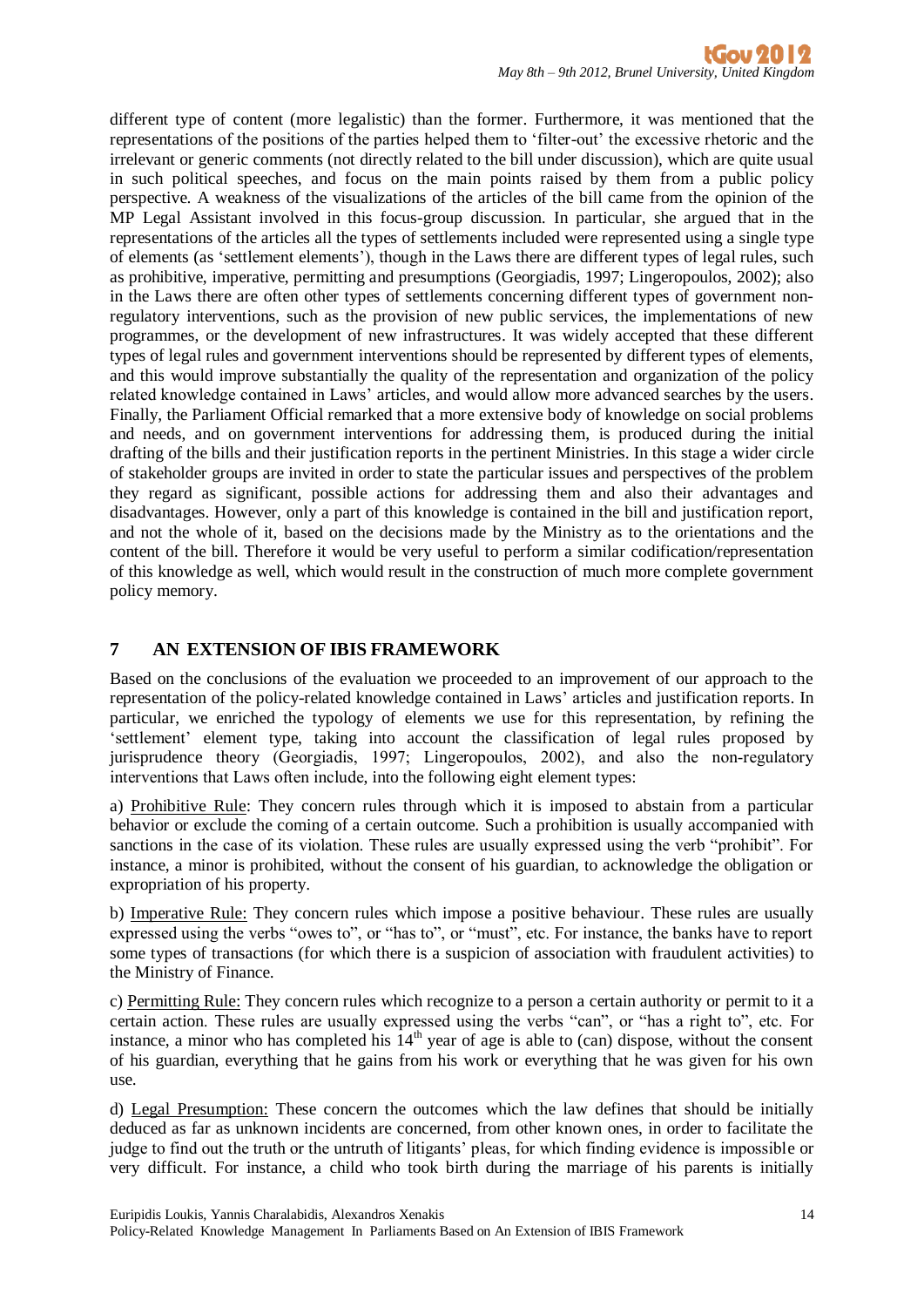presumed that has got for father the man to whom his mother is married to (except evidence for the opposite is presented).

e) Public Service: They concern new public services that have to start being provided by government agencies in order to address social problems or needs. For instance, in order to address the problems of growing drugs' use a new relevant service has to be provided by public hospitals.

f) Program: They concern new programs (= sets of government actions) that have to be implemented by government agencies in order to address social problems or needs; in many countries important and high budget government programs are usually defined and regulated by Law. For instance, in order to address unemployment problems in a specific area, a program for its economic development has to be implemented.

g) Infrastructure: They concern new infrastructures that have to be built by government in order to address social problems or needs; similarly, in many countries Laws are passed for defining the details of building some important and high budget infrastructures by government. For instance, in order to address tourism needs in a region, a new airport has to be built there by government.

h) Settlement: With this type will be modeled settlements defined in bills' articles, which do not belong to any of the abovementioned types

In Figure 8 we can see the codification/representation of the policy-related knowledge of the seventh article of the Law on the 'Contracts of Voluntary Cohabitation' using the proposed enriched typology of elements (its initial representation appears in Figure 4).



It is registered in the special *using the enriched typology of elements Figure* 8. Codification/representation of the policy-related knowledge contained in the 7th article of the Law

## **8 CONCLUSIONS**

In the previous sections of this paper has been presented a methodology for the management and exploitation of the public policy related knowledge that Parliaments possess. This knowledge concerns social needs and problems, possible government interventions (e.g. regulations, programmes, services provision, infrastructure building) for addressing them, and also advantages and disadvantages of the latter. The proposed methodology is based on the codification/representation of this public policy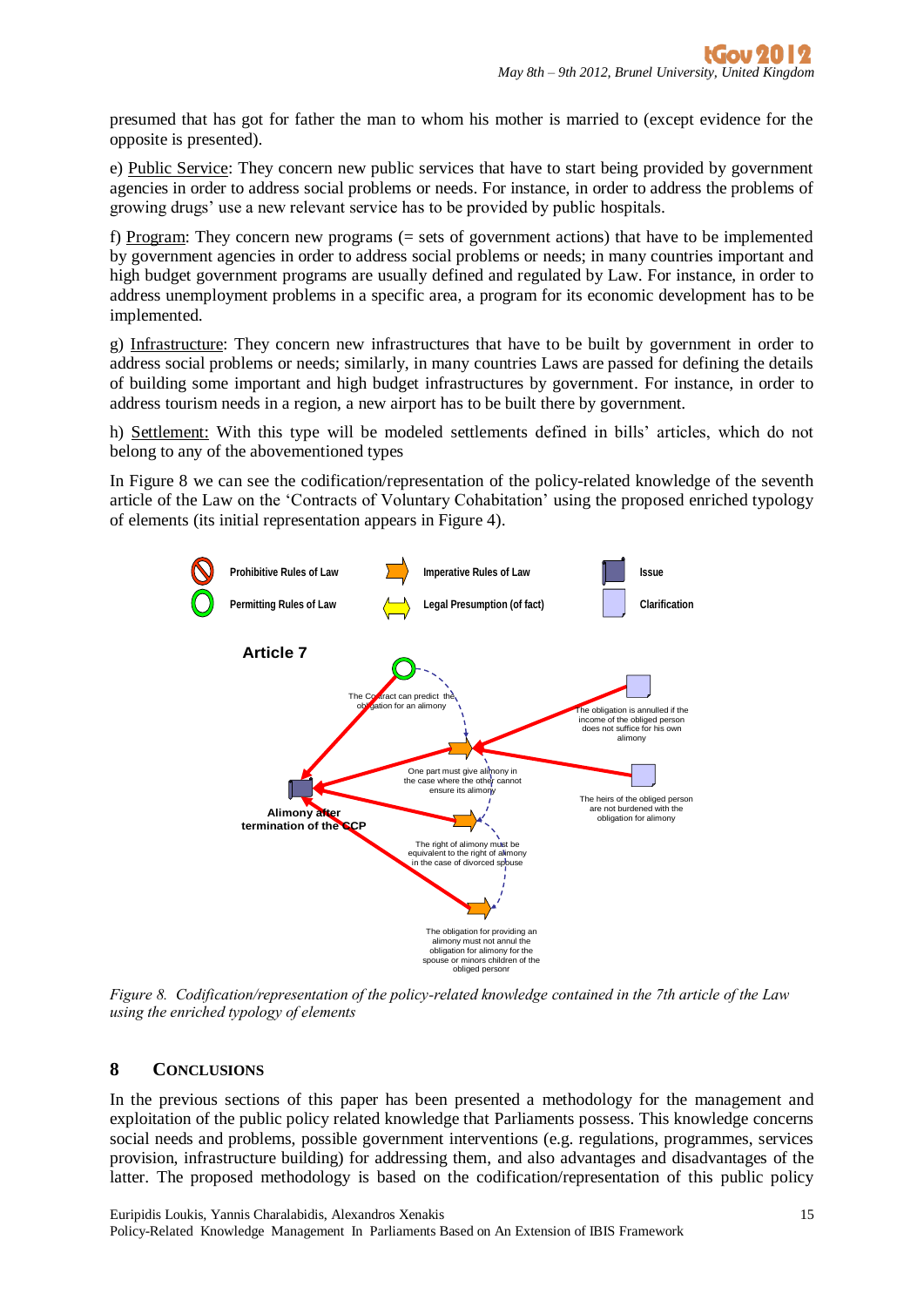related knowledge of Parliaments, which is produced during the various stages of legislation formulation, and recorded in the main Parliamentary documents (bills' justification reports, main text (articles) and also in the minutes of the relevant discussion in the competent Parliamentary committee and in plenary sessions of Parliament). This codification/representation has been initially based on a well established product of CSAV research, the IBIS framework.

The proposed methodology has been applied for the codification/representation of the public policy related knowledge contained in the whole set of documents produced during the formation process of the Law on the 'Contracts of Voluntary Cohabitation' passed by the Greek Parliament. An evaluation of it was made using both quantitative and qualitative techniques based on the TAM, which gave in general positive results. In particular, it concluded that the knowledge codifications/representations constructed include in a structured form the substantial elements of the public policy related knowledge contained in the corresponding textual Parliamentary documents to a good extent, and also are understandable with a reasonable effort. Also, we found that the types of elements provided by the IBIS framework are to a satisfactory extent sufficient, with some adaptations, for the representation of this knowledge, with the only exception of the settlement node, which was found insufficient to represent the different kinds of legal rules and other types on non-regulatory government interventions that Laws include. This lead us to develop an extension of the IBIS framework, which enables a better codification/representation of the valuable public policy related knowledge contained in the main content (articles) and the justification reports of Laws, and therefore a better management and exploitation of it.

One limitation of this study is that it has been based on a study of the legislation formation process and its main documents in the Greek Parliament. Also, the evaluation of the proposed methodology has been based on the whole set of Parliamentary documents of a single law. Therefore, further research is required for a more detailed evaluation of the proposed methodology for different types of laws, using both quantitative techniques (based on questionnaires filled by larger user groups) and qualitative techniques (based on in-depth discussions in small focus groups). Also, it is necessary to conduct similar research in Parliaments of other countries having different legislation formation processes (e.g. in federal ones) and different legal systems, and based of them develop adaptations or generalizations of this methodology. Furthermore, for the practical application of this methodology it would be quite useful to research to what extent the extraction of these knowledge codifications/representations could be performed automatically (or at least significantly supported) by processing the initial Parliamentary documents (justification reports, main texts (articles) of bills and the minutes of the relevant discussions). This presents serious problems, since the abovementioned types of knowledge elements (questions, ideas, positive and negative arguments, etc.) are rarely associated with particular words or phrases (in this case thematic ontologies and vocabularies could be possibly used for their automatic recognition). An alternative approach would be to integrate the manual production of these knowledge codifications/representations in the production process of each of the above documents. We expect that this will not add too much extra workload: the public servants who write the justification report and the main text (articles) of each new bill usually think of their main points first and then start writing the full text of them, so it will not be difficult for them to produce such knowledge codifications/representations as 'visual summaries'; also, in all the discussions taking place in the Parliament, both in the pertinent Parliamentary committee and in plenary sessions of Parliament, there is some kind of summarization of the opinions expressed by invited experts and MPs, as an assistance to the proposing Ministry, so this can be combined with the production of these knowledge codifications/representations, as 'visualizations' of these summaries. Therefore we expect it will be feasible to proceed to a large scale implementation of the proposed methodology in Parliaments.

#### References

Benn, N., Macintosh, A. (2011). Argument Visualization for eParticipation: Towards a Research Agenda and Prototype Tool. In Ef. Tambouris, A. Macintosh, H. De Bruijn (Eds.), *Proceedings of the 3rd WG 8.5 International Conference on Electronic Participation ePart 2011,* August 29 - September 1, Delft, The Netherlands.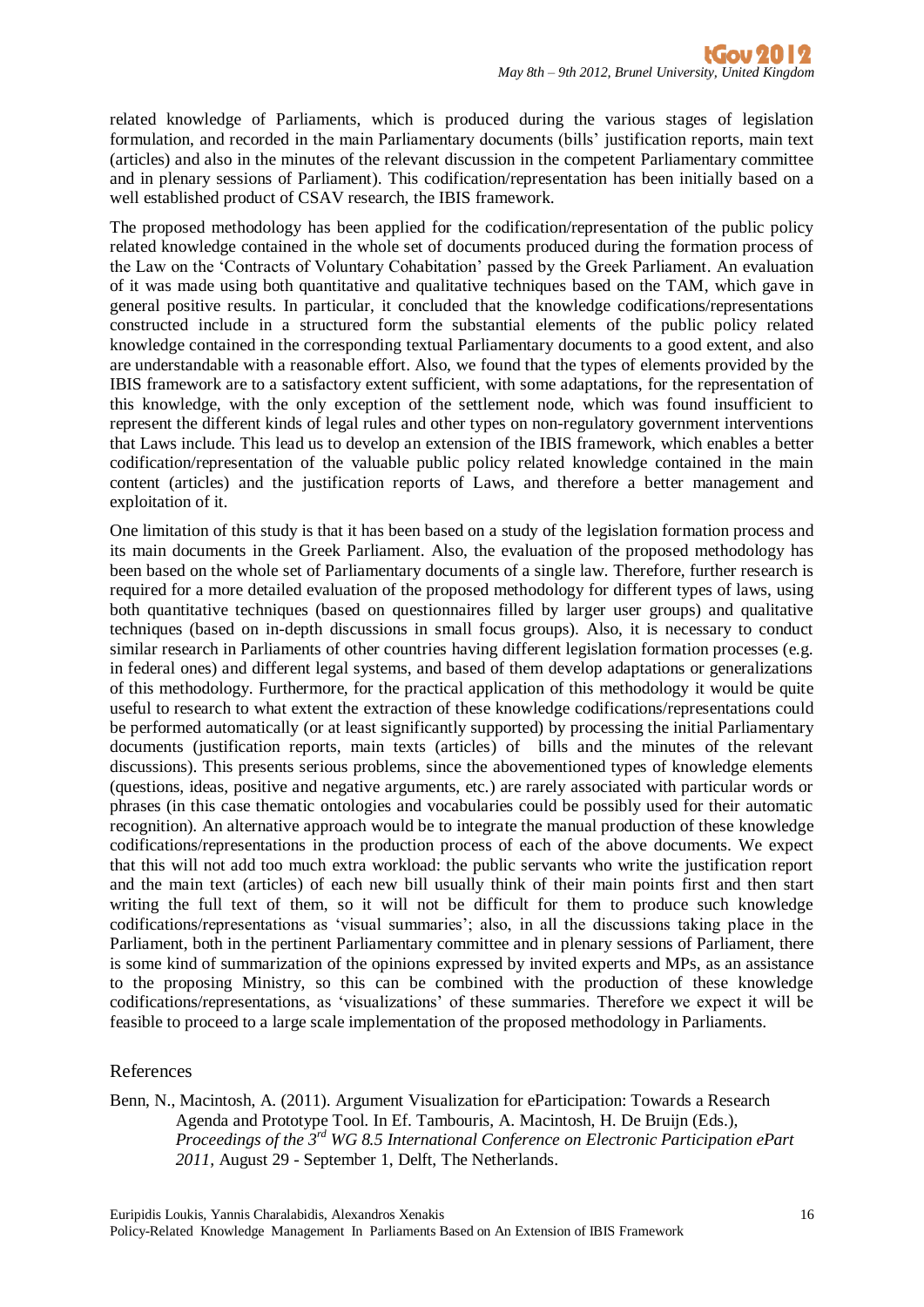- Betz, G., Bohse, H., Voight, C. (2007). Perspectives for Argunet in eParticipation. *DEMO-net Workshop on Argumentation Support Systems for eParticipation*, Berlin, Germany, March 5.
- Boer, A., Winkels, R., & Vitali, F. (2008). Metalex XML and the Legal Knowledge Interchange Format. In P. Casanovas et al. (Eds.), *Computable Models of the Law,* LNAI 4884, Berlin, Heidelberg: Springer-Verlag.
- Buckingham Shum, S. (2008). Cohere: Towards Web 2.0 Argumentation. In: Second International Conference on Computational Models of Argument (COMMA 2008), IOS Press, Amsterdam, pp. 97–108.

Buckingham Shum, S., Okada, A. (2008). Knowledge Cartography for Controversies: The Iraq Debate. In Okada, A., Buckingham Shum, S., Sherborne, T. (Eds) *Knowledge Cartography - Software Tools and Mapping Techniques*, Springer Verlag.

- Cohendet, P., & Steinmueller, W. E. (2000) The Codification of Knowledge: a Conceptual and Empirical Exploration, *Industrial and Corporate Change*, 9(2), 195-209.
- Conklin, J. (2003). Dialog Mapping: Reflections on an Industrial Strength Case Study. In P. Kirschner, S. Buckingham Shum, & C. Carr (Eds.), *Visualizing Argumentation: Software Tools for Collaborative and Educational Sense-Making*. London: Springer Verlag
- Conklin, J., & Begeman, M. (1989). gIBIS: A tool for all reasons. *Journal of the American Society for Information Science*, 40(3), 200 - 213.
- Davis, F. D. (1989). 'Perceived Usefulness, Perceived Ease of Use and User Acceptance of Information Technology", *MIS Quarterly*, 13(3), pp. 319-340.
- Davis, F. D., Bagozzi, R. P. and Warshaw, P. R. (1989). 'User Acceptance of Computer Technology: A Comparison of two Theoretical Models', *Management Science*, 35(8), pp. 982-1003.
- Dwivedi, Y., Venkitachalam, K., Sharif, A., Al-Karaghouli, W., Weerakkody, V. (2011). Research Trends in Knowledge Management: Analyzing the Past and Predicting the Future, *Information Systems Management,* 28, pp. 43–56.
- Fensel, D. (2004). *Ontologies: A Silver Bullet for Knowledge Management and Electronic Commerce*. Berlin, Heidelberg: Springer Verlag.
- Georgadis, A. (1997), 'General Principles of Civil Law', Sakkoulas Publications, Athens, Greece (in Greek language).
- Gordon, T. F., & Richter, G. (2002). Discourse support systems for deliberative democracy. In K. Lenk, R. Traunmüller (Eds.), *Proceedings of the Electronic Government 1st International Conference EGOV 2002,* September 2-6, 2002, Aix-en-Provence, France.
- Gordon, T. F. (2010). An Overview of the Legal Knowledge Interchange Format. In W. Abramovicz, R. Tolksdorf, K. Wecel (Eds.), In *Proceedings of BIS 2010 Workshop*, LNBIP 57, Springer Verlag, pp. 240-242.
- Gordon, T. F., Walton, D. (2006). The Carneades Argumentation Framework Using Presumptions and Exceptions to Model Critical Questions. In P. E. Dunne and T. J. M. Bench-Capon (Eds.) *Proceedings of COMMA 2006*, IOS Press, Amsterdam, pp. 195-207.
- Gordon, T. F. (2010). An Overview of the Carneades Argumentation Support System. In: Tindale,, C.W., Reed, C. (eds.) *Dialectics, Dialogue and Argumentation. An Examination of Douglas Walton's Theories of Reasoning*, College Publications, pp. 145–156.
- Hoekstra, R., Breuker, J., Di Bello, M., & Boer, A. (2007). The LKIF Core ontology of basic legal concepts. In Pompeu Casanovas, Maria Angela Biasiotti, Enrico Francesconi, and Maria Teresa Sagri (Eds.), *Proceedings of the Workshop on Legal Ontologies and Artificial Intelligence Techniques (LOAIT 2007)*, June 2007.
- Karacapilidis, N., Tzagarakis, M., Karousos, N., Gkotsis, G., Kallistros, V., Christodoulou, S., Mettouris, Ch., Nousia, D. (2009). Tackling cognitively-complex collaboration with CoPe\_it! International Journal of Web-Based Learning and Teaching Technologies, 4(3), 22–38.
- Kirschner, P., Buckingham Shum S. and Carr C. (2003). *Visualizing Argumentation: Software Tools for Collaborative and Educational Sense-Making*, London: Springer Verlag.
- Klein, M., Iandoli, L. (2008). Supporting Collaborative Deliberation Using a Large-Scale Argumentation System: The MIT Collaboratorium. In *Proceedings of the Eleventh*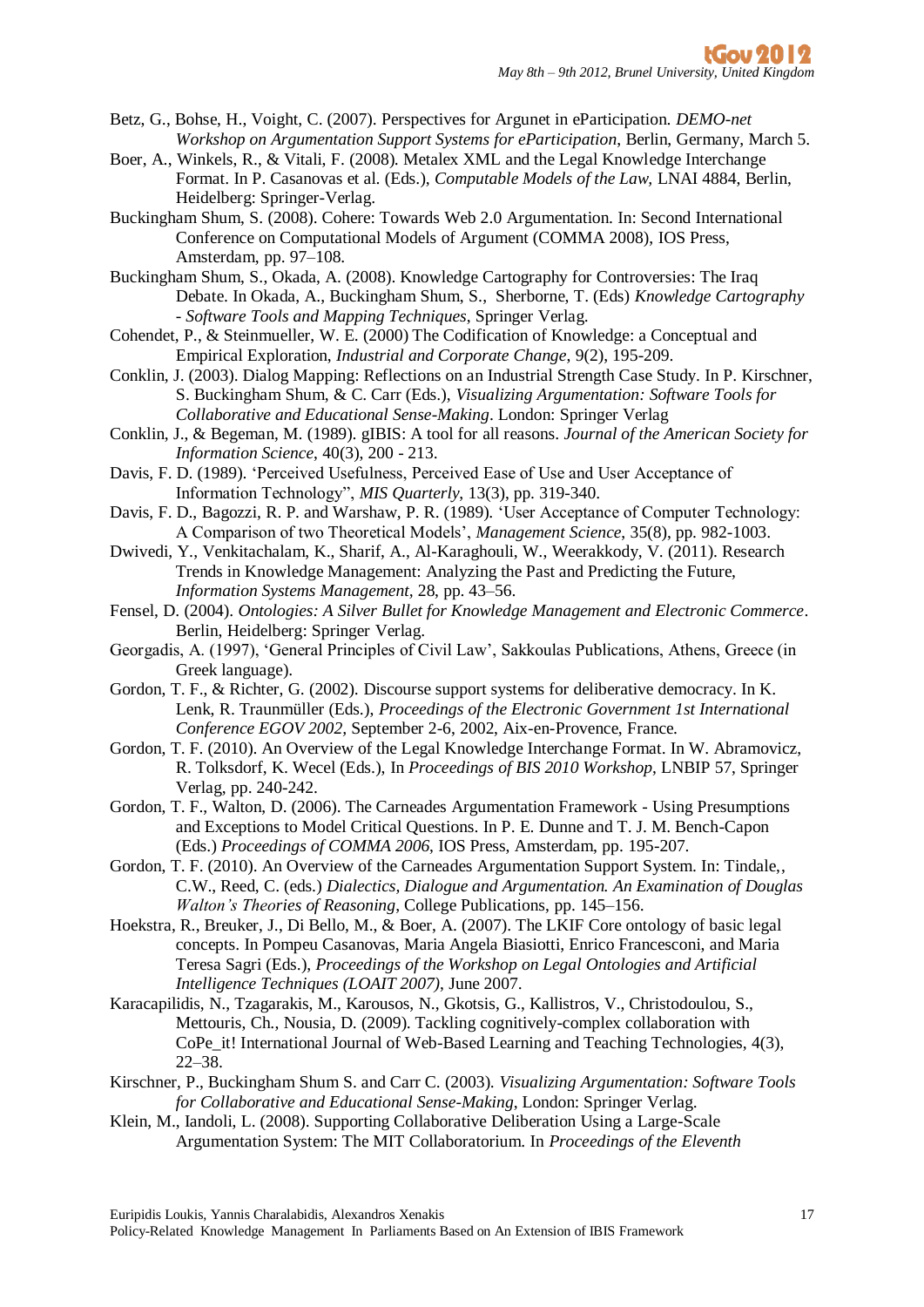*Directions and Implications of Advanced Computing Symposium and the Third International Conference on Online Deliberation* (DIAC 2008/OD 2008), Berkeley, California, pp. 5–12.

- Kunz, W., & Rittel, H. (1979). *Issues as Elements of Information Systems.* Working Paper No. 131. California, USA: Berkley. Retrieved from: http://www-iurd.ced.berkeley.edu/pub/WP-131.pdf
- Lingeropoulos A., (2002) Lectures of Roman Law, Classical Legal Library, Vol. 32, Sakkoulas Publications, Athens, Greece (in Greek language)
- McCarty, L. T. (1989). A language for legal discourse, I. Basic features. In *Proceedings of the Second International Conference on Artificial Intelligence and Law*, June 13-16, 1989, Vancouver, Canada.
- Hansen, M.T., Nohria, N., Tierney, T. (1999). What's your strategy for managing knowledge?, *Harvard Business Review*, 77 (2), 106–116.
- Nonaka, I. & Takeuchi, H. (1995). *The Knowledge-Creating Company*. UK: Oxford University Press Inc.
- Nonaka, I. (1994). A Dynamic Theory of Organizational Knowledge Creation. *Organization Science,* 5(1), 14 -37.
- Nonaka, I., & Peltokorpi, V. (2006). Objectivity and subjectivity in knowledge management: A review of 20 top articles. *Knowledge and Process Management*, 13(2), 73–82.
- Ohl, R. (2008). Computer Supported Argument Visualisation: Modelling in Consultative Democracy around Wicked Problems. In Okada, A., Buckingham Shum, S., Sherborne, T. (Eds) *Knowledge Cartography - Software Tools and Mapping Techniques,* Springer Verlag.
- Reed, C., Rowe, G. (2004). Araucaria: software for argument analysis, diagramming and representation. *International Journal on Artificial Intelligence Tools*, Vol. 13, 961–980.
- Rowe, G., Reed, C. (2008). Argument Diagramming: The Araucaria Project. In Okada, A., Buckingham Shum, S., Sherborne, T. (Eds) *Knowledge Cartography - Software Tools and Mapping Techniques*, Springer Verlag.
- Renton, A., (2006). Seeing the point of politics: exploring the use of CSAV techniques as aids to understanding the content of political debates in the Scottish Parliament. *Artificial Intelligence and Law*, 14, 277–304.
- Rittel, H. W. J., & M. M. Weber (1973). Dilemmas in a general theory of planning. *Policy Sciences*, 4, 155-169.
- Sartor, G., Casanovas, P., Casellas, N., Rubino, R. (2008). Computable Models of the Law and ICT: State of the Art and Trends in European Research. In P. Casanovas, G. Sartor, N. Casellas and R. Rubino (Eds.) *Computable Models of the Law - Languages, Dialogues, Games, Ontologies*, LNCS 4884, Springer Verlag.
- Sartor, G., Casanovas, P., Biasiotti, M. A., Fernandez-Barrera, M. (Eds.) (2011). Approaches to Legal Ontologies, Theories, Domains, Methodologies. Berlin, Springer.
- Scheepers, R., Venkitachalam, K., Gibbs, M. R. (2004). Knowledge strategy in organizations: refining the model of Hansen, Nohria and Tierney. *Journal of Strategic Information Systems*, 13, 201–222.
- Selvin, A., Shum, S. B., & Sierhuis, M. (2001). Compendium: Making meetings into knowledge event. Paper presented at *Knowledge Technologies*, Austin, Texas.
- Selvin, A.M., Buckingham Shum, S. (2005). Hypermedia as a Productivity Tool for Doctoral Research. New *Review of Hypermedia and Multimedia,* 11(1), 91–101.
- Stamper, R. K. (1991). The role of semantics in legal expert systems and legal reasoning, *Ratio Juris*, 4(2), 219-244.
- Stamper, R. K. (1996). Signs, information, norms and systems. In B., Holmqvist and P. B., Andersen (Eds.), *Signs of Work*. Berlin, Germany: De Bruyter.
- Sourouni, A. M., Lampathaki, F., Mouzakitis, S., Charalabidis, Y., & Askounis, D. (2008). Paving the Way to eGovernment Transformation: Interoperability Registry Infrastructure Development. In Maria Wimmer, Hans Scholl and Enrico Ferro (Eds.), *Proceedings of the Electronic Government 7th International Conference EGOV 2008,* August 31-September 5, Turin, Italy.
- Tambouris, E., Dalakiouridou, E., Panopoulou, E., Tarabanis, K. (2011). Evaluation of an Argument Visualization Platform by Experts and Policy Makers. In Ef. Tambouris, A. Macintosh, H.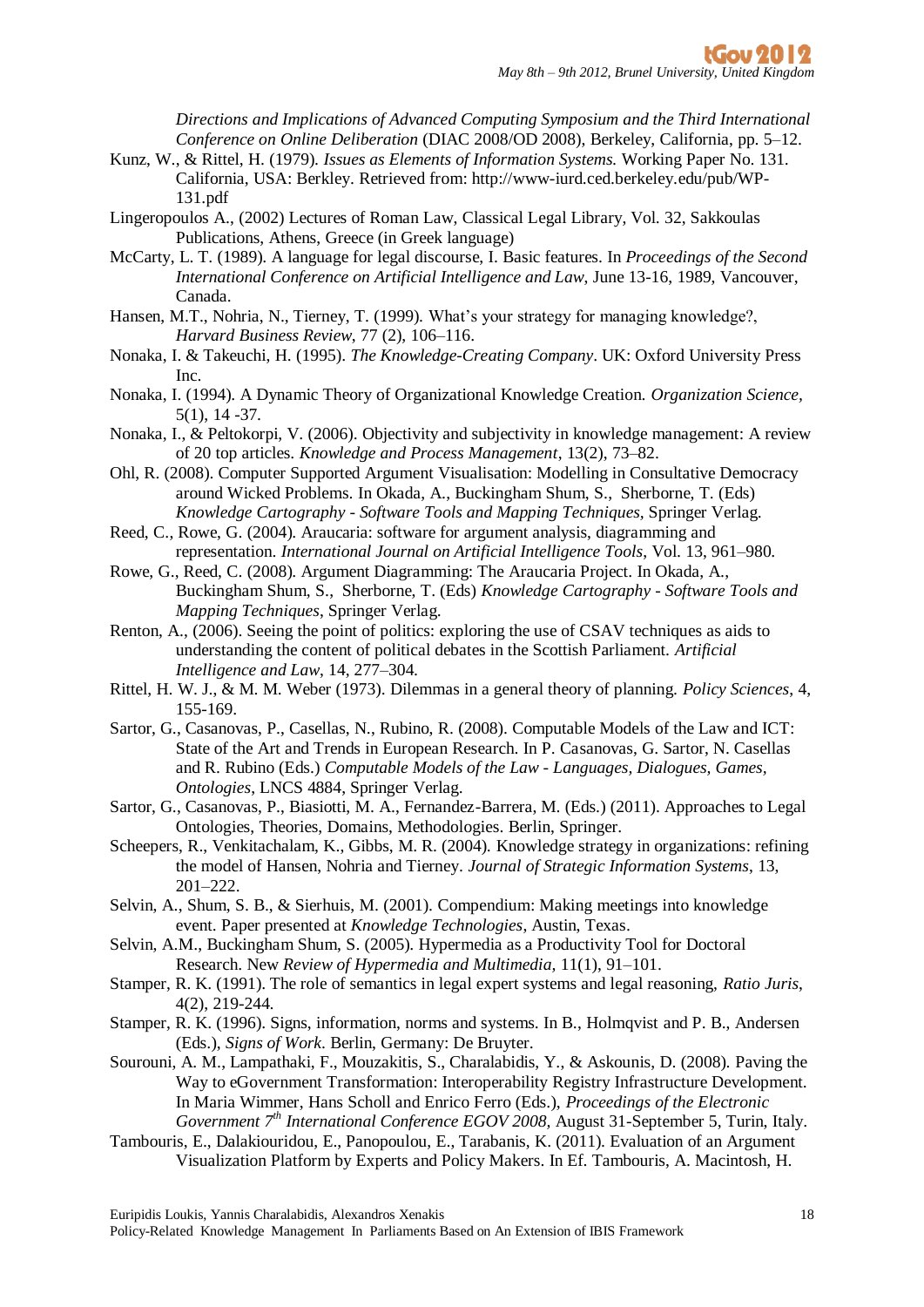De Bruijn (Eds.), *Proceedings of the 3rd WG 8.5 International Conference on Electronic Participation ePart 2011*, August 29 - September 1, Delft, The Netherlands.

Toulmin, S. (1958). *The uses of argument*. Cambridge: University Press.

- Tiwana, A. (2002). The *Knowledge Management Toolkit – Orchestrating IT, Strategy and Knowledge*  Platforms - 2<sup>nd</sup> edition. USA: Pearson Education Inc. - Prentice Hall.
- Uschold, M., & Grunninger, M. (1996). Ontologies: principles, methods and applications. *Knowledge Engineering Review,* 11(2), 93-136.
- Valente, A. (1995). *Legal Knowledge Engineering: A Modelling Approach*. The Hague, The Netherlands: University of Amsterdam, IOS Press.
- Valente, A. (2005). Types and Roles of Legal Ontologies. In Benjamin V. R. et al (eds.) *Law and the Semantic Web*, 65-76. Springer Verlag LNAI 3369: Berlin, Heidelberg, Germany
- Van Kralingen, R. W. (1995). *Frame-based Conceptual Models of Statute Law*. The Hague, The Netherlands: Kluwer Law International, Computer/Law Series.
- Venkatesh, V., Morris, M. G., Davis, G. B., & Davis, F. D. (2003). User acceptance of information technology: Toward a unified view. *MIS Quarterly*, 27(3), 425-478.
- Visser, P. R. S. (1995). *Knowledge Specification for Multiple Legal Tasks - A Case Study of the Interaction Problem in the Legal Domain*. The Hague, The Netherlands: Kluwer Law International, Computer/Law Series - No. 17.
- Visser, P. R. S., & Bench-Capon, T. J. M. (1998). A Comparison of Four Ontologies for the Design of Legal Knowledge Systems. *Artificial Intelligence and Law,* 6, 27-57.
- Walton, D. (1996). Argumentation Schemes for Presumptive Reasoning. New Jersey, USA: Lawrence Erlbaum Associates Publishing.
- Wingmore, H. J. A. (1913). *The Principles of Judicial Proof as Given by Logic, Psychology, and General Experience and Illustrated in Judicial Trials*. Boston, USA: Little Brown.
- Wiig, K. (2002). Knowledge management in public administration. *Journal of Knowledge Management,* 6(3), 224-239.

**Euripidis Loukis** is Assistant Professor of Information and Decision Support Systems at the University of Aegean, Greece. Also, he is teaching e-Government at the National Academy of Public Administration. Formerly he has been Information Systems Advisor at the Ministry to the Presidency of Government, Technical Director of the 'Program for the Modernization of Greek Public Administration' of the Second European Union Support Framework and Representative of Greece at the Management Committees of the Programs IDA ('Interchange of Data between Administrations') and 'Telematics for Administration' of the European Union.

Address: Department of Information and Communication Systems Engineering, University of the Aegean, Gorgyras and Palama Street, 83200 Karlovasi, Greece *Email: eloukis@aegean.gr*

**Yannis Charalabidis** is Assistant Professor of e-Governance Information Systems at the University of Aegean, Greece. He teaches Government Service Systems, Enterprise Interoperability, Government Transformation and Citizen Participation both in the University of Aegean and in the National Technical University of Athens. Previously he has been employed for several years as an Executive Director in Singular IT Group, leading software development and company expansion in Europe, India and the US. He has also been the Coordinator or Technical Leader in numerous FP6, FP7 and National research projects in the areas of e-Business and e-Governance.

Address: Department of Information and Communication Systems Engineering, University of the Aegean, Gorgyras and Palama Street, 83200 Karlovasi, Greece *Email: yannisx@aegean.gr*